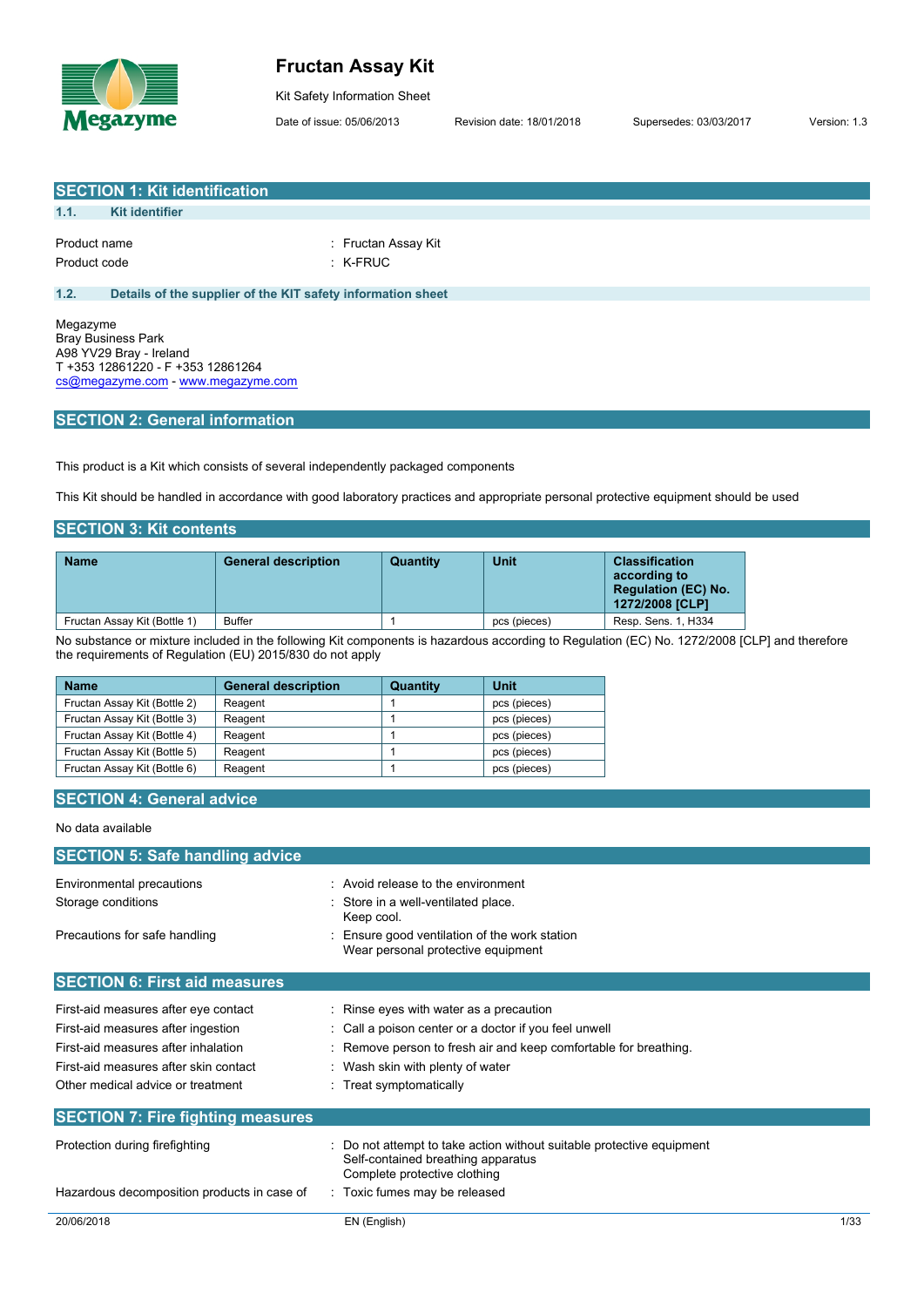# **Fructan Assay Kit**

Kit Safety Information Sheet

fire

## **SECTION 8: Other information**

No data available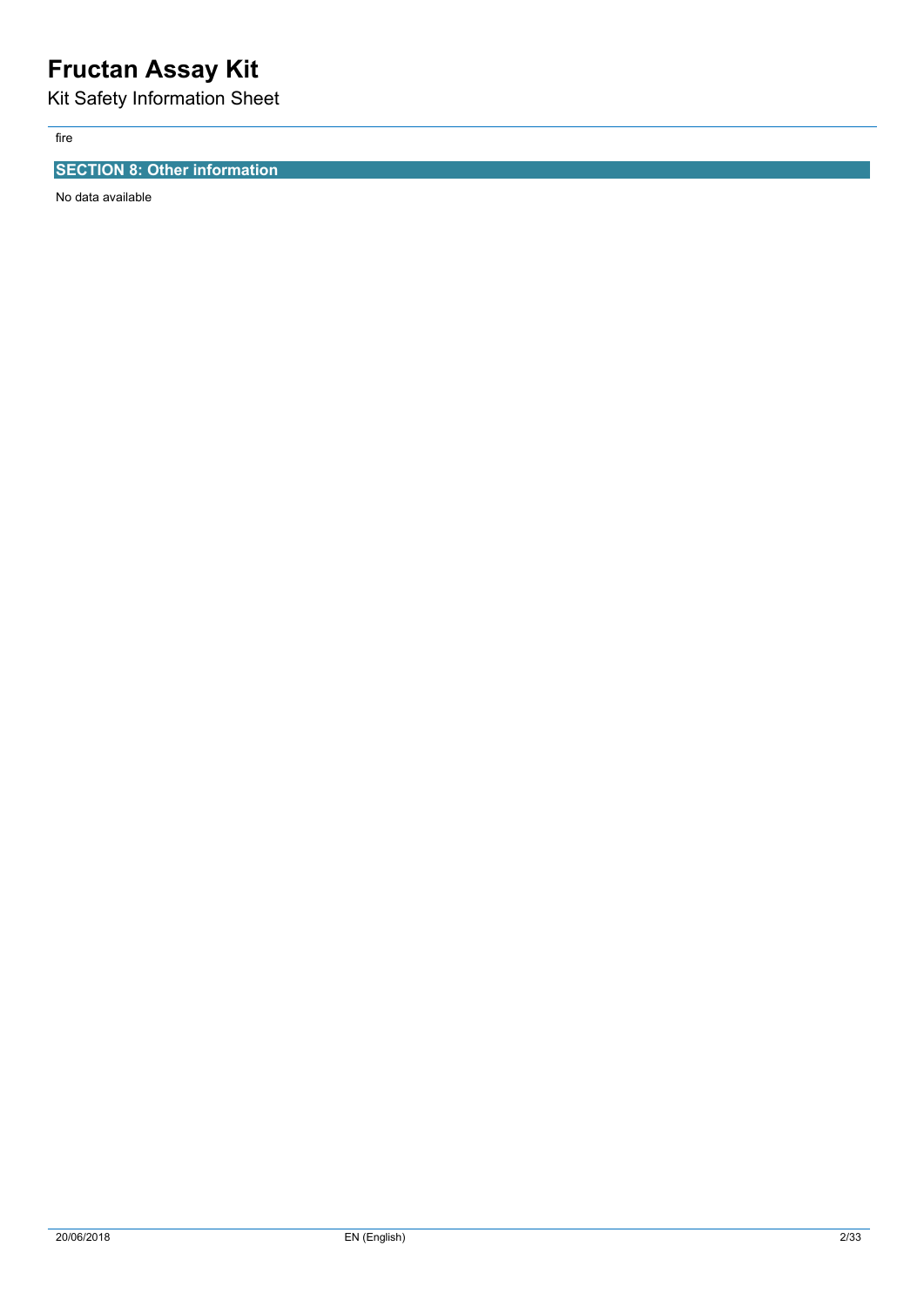

Safety Data Sheet

according to Regulation (EU) 2015/830

Date of issue: 05/06/2013 Revision date: 18/01/2018 Supersedes: 03/03/2017 Version: 1.3 **SECTION 1: Identification of the substance/mixture and of the company/undertaking 1.1. Product identifier** Product form : Nixture Product name : Fructan Assay Kit (Bottle 6) Product code : K-FRUC (Bottle 6) **1.2. Relevant identified uses of the substance or mixture and uses advised against 1.2.1. Relevant identified uses** Industrial/Professional use spec : For professional use only Use of the substance/mixture in the substance/mixture in the substance of the substance of the substance of the substance of the substance of the substance of the substance of the substance of the substance of the substanc **1.2.2. Uses advised against** No additional information available **1.3. Details of the supplier of the safety data sheet** Megazyme Bray Business Park A98 YV29 Bray - Ireland T +353 12861220 - F +353 12861264 [cs@megazyme.com](mailto:cs@megazyme.com) - <www.megazyme.com> **1.4. Emergency telephone number** Emergency number : +353 12861220 [9 am to 5 pm GMT - Monday to Friday] **SECTION 2: Hazards identification 2.1. Classification of the substance or mixture Classification according to Regulation (EC) No. 1272/2008 [CLP]** Not classified **Adverse physicochemical, human health and environmental effects** To our knowledge, this product does not present any particular risk, provided it is handled in accordance with good occupational hygiene and safety practice. **2.2. Label elements Labelling** according to Regulation (EC) No. 1272/2008 [CLP] No labelling applicable **Labelling according to: exemption for inner packaging where the contents do not exceed 10ml** No labelling required **2.3. Other hazards** No additional information available **SECTION 3: Composition/information on ingredients 3.1. Substances**

Not applicable

**3.2. Mixtures**

This mixture does not contain any substances to be mentioned according to the criteria of section 3.2 of REACH annex II

| <b>SECTION 4: First aid measures</b>                                |                                                                  |  |  |
|---------------------------------------------------------------------|------------------------------------------------------------------|--|--|
| 4.1.<br><b>Description of first aid measures</b>                    |                                                                  |  |  |
| First-aid measures after inhalation                                 | : Remove person to fresh air and keep comfortable for breathing. |  |  |
| First-aid measures after skin contact                               | Wash skin with plenty of water.                                  |  |  |
| First-aid measures after eye contact                                | : Rinse eyes with water as a precaution.                         |  |  |
| First-aid measures after ingestion                                  | : Call a poison center or a doctor if you feel unwell.           |  |  |
| 4.2.<br>Most important symptoms and effects, both acute and delayed |                                                                  |  |  |
| No additional information available                                 |                                                                  |  |  |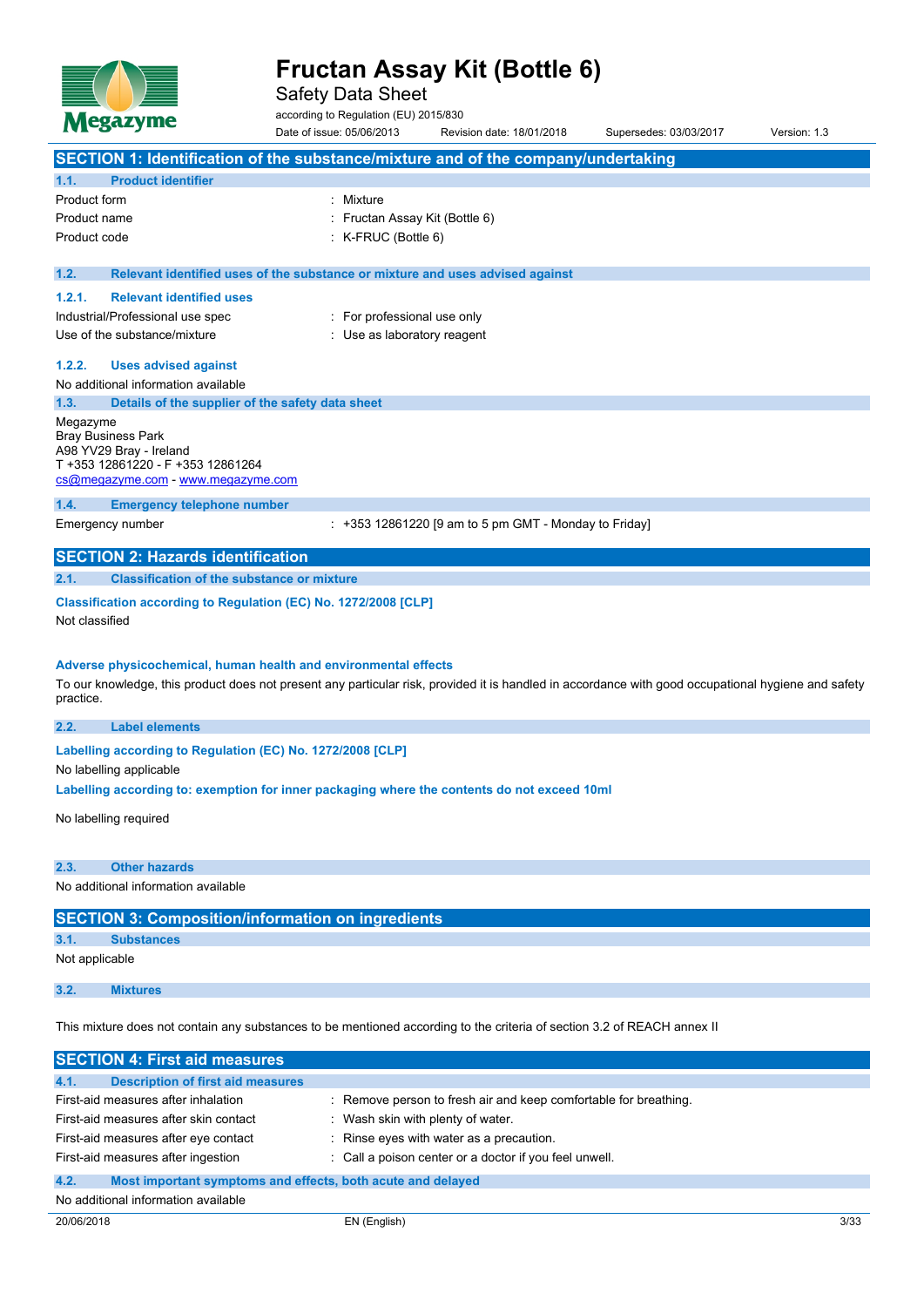Safety Data Sheet

according to Regulation (EU) 2015/830

| 4.3.              |                                                                     | Indication of any immediate medical attention and special treatment needed                                                                                   |
|-------------------|---------------------------------------------------------------------|--------------------------------------------------------------------------------------------------------------------------------------------------------------|
|                   | Treat symptomatically.                                              |                                                                                                                                                              |
|                   | <b>SECTION 5: Firefighting measures</b>                             |                                                                                                                                                              |
| 5.1.              | <b>Extinguishing media</b>                                          |                                                                                                                                                              |
|                   | Suitable extinguishing media                                        | : Water spray. Dry powder. Foam. Carbon dioxide.                                                                                                             |
| 5.2.              | Special hazards arising from the substance or mixture               |                                                                                                                                                              |
| fire              | Hazardous decomposition products in case of                         | : Toxic fumes may be released.                                                                                                                               |
| 5.3.              | <b>Advice for firefighters</b>                                      |                                                                                                                                                              |
|                   | Protection during firefighting                                      | : Do not attempt to take action without suitable protective equipment. Self-contained breathing<br>apparatus. Complete protective clothing.                  |
|                   | <b>SECTION 6: Accidental release measures</b>                       |                                                                                                                                                              |
| 6.1.              | Personal precautions, protective equipment and emergency procedures |                                                                                                                                                              |
| 6.1.1.            | For non-emergency personnel                                         |                                                                                                                                                              |
|                   | Emergency procedures                                                | : Ventilate spillage area.                                                                                                                                   |
| 6.1.2.            | For emergency responders                                            |                                                                                                                                                              |
|                   | Protective equipment                                                | Do not attempt to take action without suitable protective equipment. For further information<br>refer to section 8: "Exposure controls/personal protection". |
| 6.2.              | <b>Environmental precautions</b>                                    |                                                                                                                                                              |
|                   | Avoid release to the environment.                                   |                                                                                                                                                              |
| 6.3.              | Methods and material for containment and cleaning up                |                                                                                                                                                              |
|                   | Methods for cleaning up                                             | : Take up liquid spill into absorbent material.                                                                                                              |
| Other information |                                                                     | : Dispose of materials or solid residues at an authorized site.                                                                                              |
| 6.4.              | <b>Reference to other sections</b>                                  |                                                                                                                                                              |
|                   | For further information refer to section 13.                        |                                                                                                                                                              |
|                   | <b>SECTION 7: Handling and storage</b>                              |                                                                                                                                                              |
| 7.1.              | <b>Precautions for safe handling</b>                                |                                                                                                                                                              |
|                   | Precautions for safe handling                                       | : Ensure good ventilation of the work station. Wear personal protective equipment.                                                                           |
|                   | Hygiene measures                                                    | Do not eat, drink or smoke when using this product. Always wash hands after handling the<br>product.                                                         |
| 7.2.              | Conditions for safe storage, including any incompatibilities        |                                                                                                                                                              |
|                   | Storage conditions                                                  | : Store in a well-ventilated place. Keep cool.                                                                                                               |
| 7.3.              | Specific end use(s)                                                 |                                                                                                                                                              |
|                   | No additional information available                                 |                                                                                                                                                              |
|                   | <b>SECTION 8: Exposure controls/personal protection</b>             |                                                                                                                                                              |
| 8.1.              | <b>Control parameters</b>                                           |                                                                                                                                                              |
|                   | No additional information available                                 |                                                                                                                                                              |
| 8.2.              | <b>Exposure controls</b>                                            |                                                                                                                                                              |
|                   | Appropriate engineering controls:                                   |                                                                                                                                                              |
|                   | Ensure good ventilation of the work station.                        |                                                                                                                                                              |
| Hand protection:  |                                                                     |                                                                                                                                                              |

# Protective gloves

| Type              | <b>Material</b>      | ≅rmeation | Thickness (mm) | ation.                | Standard    |
|-------------------|----------------------|-----------|----------------|-----------------------|-------------|
| Disposable gloves | Nitrile rubber (NBR) | …nutes) … |                | 5<br>، ن.<br><u>_</u> | 374-2<br>÷N |

## **Eye protection:**

Safety glasses

| Type           | Use            | <b>Characteristics</b> | <b>Standard</b> |
|----------------|----------------|------------------------|-----------------|
| Safety glasses | <b>Droplet</b> | With side shields      | <b>EN 166</b>   |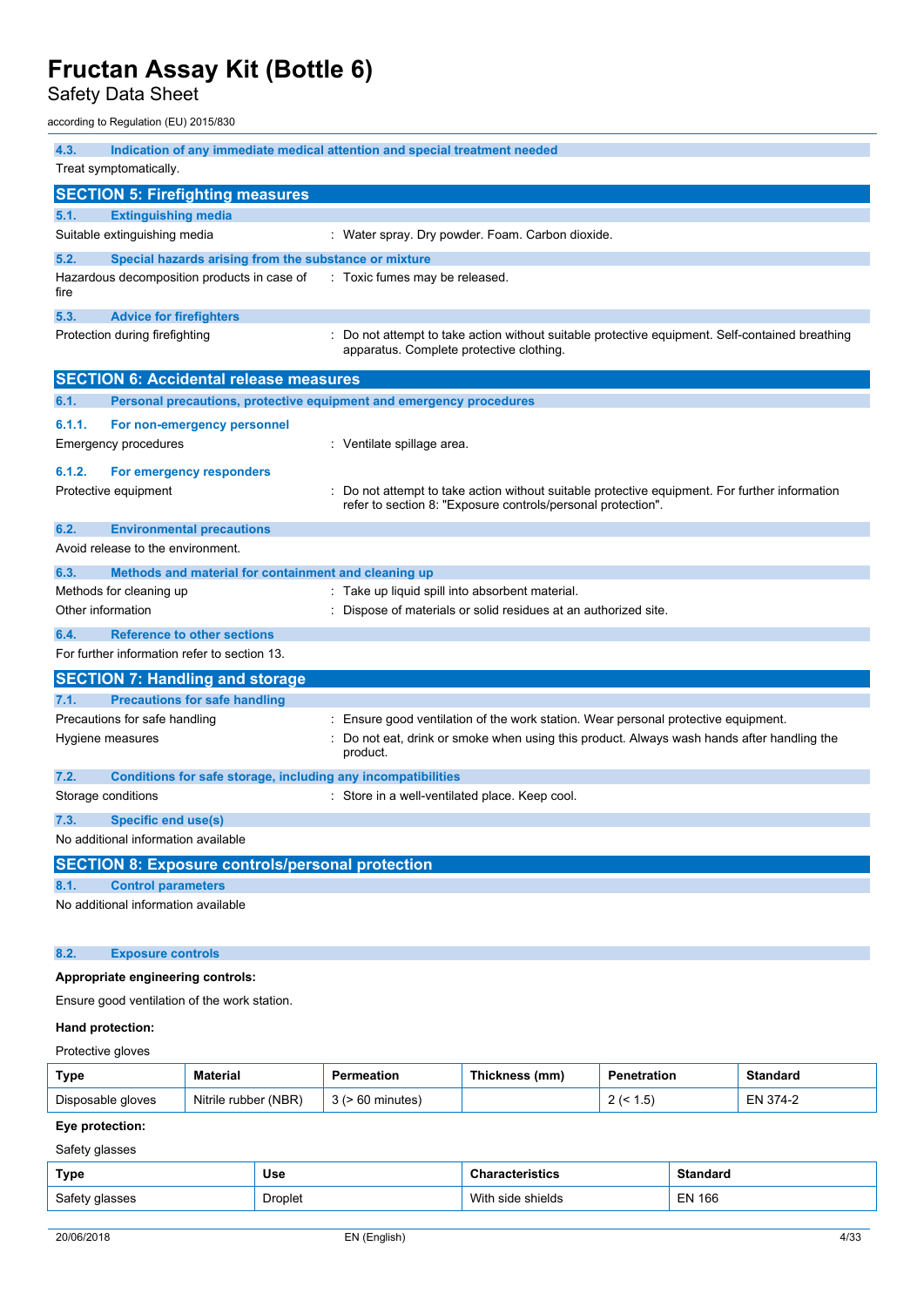## Safety Data Sheet

according to Regulation (EU) 2015/830

## **Skin and body protection:**

Wear suitable protective clothing

| <b>Type</b> | <b>Standard</b> |
|-------------|-----------------|
| Lab coat    |                 |

## **Respiratory protection:**

In case of insufficient ventilation, wear suitable respiratory equipment

| Device    | <b>Filter type</b> | condition?                      | <b>Standard</b> |
|-----------|--------------------|---------------------------------|-----------------|
| Dust mask | TypeP1             | Protection for Liquid particles | EN 143. EN 149  |



## **Environmental exposure controls:**

Avoid release to the environment.

| <b>SECTION 9: Physical and chemical properties</b>            |                   |  |  |
|---------------------------------------------------------------|-------------------|--|--|
| 9.1.<br>Information on basic physical and chemical properties |                   |  |  |
| Physical state                                                | : Liquid          |  |  |
| Colour                                                        | No data available |  |  |
| Odour                                                         | No data available |  |  |
| Odour threshold                                               | No data available |  |  |
| pH                                                            | No data available |  |  |
| Relative evaporation rate (butylacetate=1)                    | No data available |  |  |
| Melting point                                                 | Not applicable    |  |  |
| Freezing point                                                | No data available |  |  |
| Boiling point                                                 | No data available |  |  |
| Flash point                                                   | No data available |  |  |
| Auto-ignition temperature                                     | No data available |  |  |
| Decomposition temperature                                     | No data available |  |  |
| Flammability (solid, gas)                                     | Not applicable    |  |  |
| Vapour pressure                                               | No data available |  |  |
| Relative vapour density at 20 °C                              | No data available |  |  |
| Relative density                                              | No data available |  |  |
| Solubility                                                    | Soluble in water. |  |  |
| Log Pow                                                       | No data available |  |  |
| Viscosity, kinematic                                          | No data available |  |  |
| Viscosity, dynamic                                            | No data available |  |  |
| <b>Explosive properties</b>                                   | No data available |  |  |
| Oxidising properties                                          | No data available |  |  |
| <b>Explosive limits</b>                                       |                   |  |  |
| <b>Other information</b><br>9.2.                              |                   |  |  |
| No additional information available                           |                   |  |  |
| <b>SECTION 10: Stability and reactivity</b>                   |                   |  |  |

| 10.1. | <b>Reactivity</b>                                                                  |  |  |  |  |
|-------|------------------------------------------------------------------------------------|--|--|--|--|
|       | The product is non-reactive under normal conditions of use, storage and transport. |  |  |  |  |
| 10.2. | <b>Chemical stability</b>                                                          |  |  |  |  |
|       | Stable under normal conditions.                                                    |  |  |  |  |
| 10.3. | <b>Possibility of hazardous reactions</b>                                          |  |  |  |  |
|       | No dangerous reactions known under normal conditions of use.                       |  |  |  |  |
| 10.4. | <b>Conditions to avoid</b>                                                         |  |  |  |  |

None under recommended storage and handling conditions (see section 7).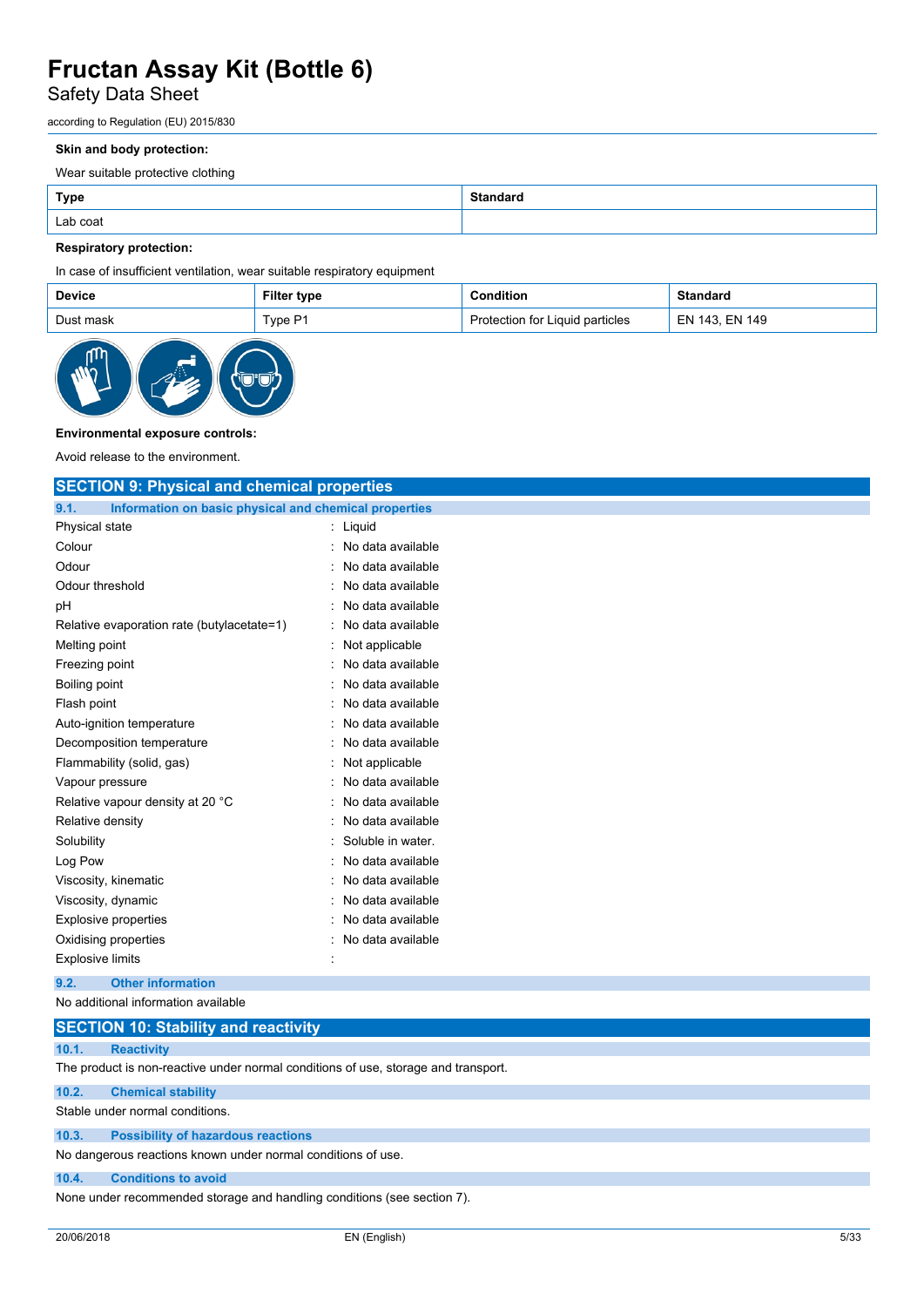## Safety Data Sheet

according to Regulation (EU) 2015/830

## **10.5. Incompatible materials**

### No additional information available

## **10.6. Hazardous decomposition products**

Under normal conditions of storage and use, hazardous decomposition products should not be produced.

| <b>SECTION 11: Toxicological information</b>  |                  |
|-----------------------------------------------|------------------|
| 11.1.<br>Information on toxicological effects |                  |
| Acute toxicity (oral)                         | : Not classified |
| Acute toxicity (dermal)                       | : Not classified |
| Acute toxicity (inhalation)                   | : Not classified |
| Skin corrosion/irritation                     | : Not classified |
| Serious eye damage/irritation                 | : Not classified |
| Respiratory or skin sensitisation             | : Not classified |
| Germ cell mutagenicity                        | : Not classified |
| Carcinogenicity                               | : Not classified |
| Reproductive toxicity                         | : Not classified |
| STOT-single exposure                          | : Not classified |
| STOT-repeated exposure                        | : Not classified |
| Aspiration hazard                             | : Not classified |

| <b>SECTION 12: Ecological information</b>          |                                                                                                                            |
|----------------------------------------------------|----------------------------------------------------------------------------------------------------------------------------|
| 12.1.<br><b>Toxicity</b>                           |                                                                                                                            |
| Ecology - general                                  | : The product is not considered harmful to aquatic organisms nor to cause long-term adverse<br>effects in the environment. |
| Acute aquatic toxicity                             | Not classified                                                                                                             |
| Chronic aquatic toxicity                           | Not classified                                                                                                             |
|                                                    |                                                                                                                            |
| 12.2.<br><b>Persistence and degradability</b>      |                                                                                                                            |
| No additional information available                |                                                                                                                            |
| 12.3.<br><b>Bioaccumulative potential</b>          |                                                                                                                            |
| No additional information available                |                                                                                                                            |
| 12.4.<br><b>Mobility in soil</b>                   |                                                                                                                            |
| No additional information available                |                                                                                                                            |
| <b>Results of PBT and vPvB assessment</b><br>12.5. |                                                                                                                            |
| No additional information available                |                                                                                                                            |
| <b>Other adverse effects</b><br>12.6.              |                                                                                                                            |
| No additional information available                |                                                                                                                            |
| <b>SECTION 13: Disposal considerations</b>         |                                                                                                                            |
| 13.1.<br><b>Waste treatment methods</b>            |                                                                                                                            |
| Waste treatment methods                            | : Dispose of contents/container in accordance with licensed collector's sorting instructions.                              |
|                                                    |                                                                                                                            |
| <b>SECTION 14: Transport information</b>           |                                                                                                                            |
| In accordance with ADR / RID / IMDG / IATA / ADN   |                                                                                                                            |
| <b>ADR</b>                                         | <b>IATA</b>                                                                                                                |
| 14.1.<br><b>UN number</b>                          |                                                                                                                            |

| .              |                                   |              | .              |      |
|----------------|-----------------------------------|--------------|----------------|------|
| 14.1.          | <b>UN number</b>                  |              |                |      |
| Not applicable |                                   |              | Not applicable |      |
| 14.2.          | UN proper shipping name           |              |                |      |
| Not applicable |                                   |              | Not applicable |      |
| 14.3.          | <b>Transport hazard class(es)</b> |              |                |      |
| Not applicable |                                   |              | Not applicable |      |
| 14.4.          | <b>Packing group</b>              |              |                |      |
| Not applicable |                                   |              | Not applicable |      |
| 14.5.          | <b>Environmental hazards</b>      |              |                |      |
| Not applicable |                                   |              | Not applicable |      |
| 20/06/2018     |                                   | EN (English) |                | 6/33 |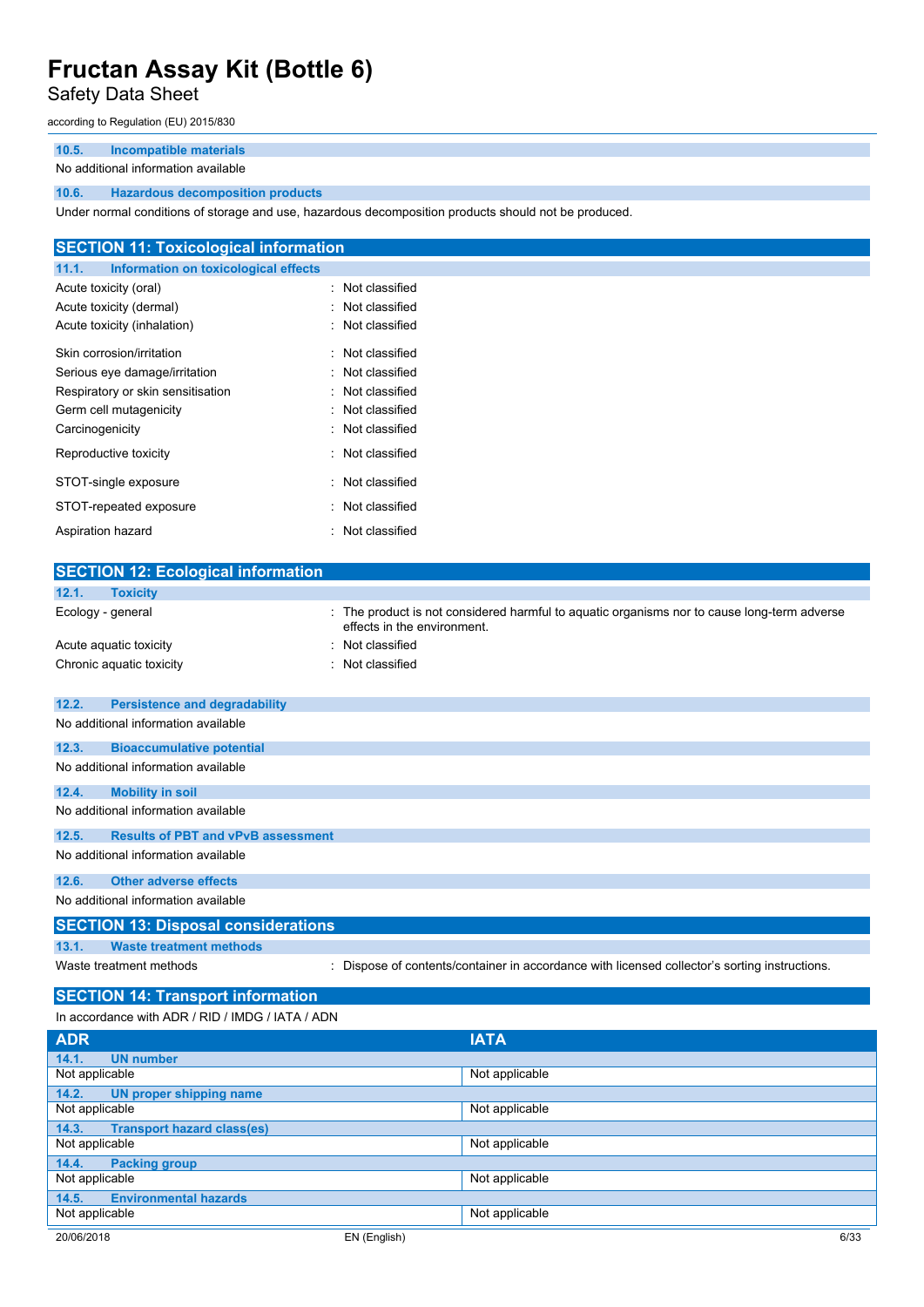Safety Data Sheet

according to Regulation (EU) 2015/830

| <b>ADR</b>        | <b>IATA</b>                                                             |  |  |  |
|-------------------|-------------------------------------------------------------------------|--|--|--|
|                   | No supplementary information available                                  |  |  |  |
| 14.6.             | <b>Special precautions for user</b>                                     |  |  |  |
|                   | - Overland transport<br>Not applicable                                  |  |  |  |
|                   | - Air transport                                                         |  |  |  |
|                   | Not applicable                                                          |  |  |  |
| 14.7.<br>$\cdots$ | Transport in bulk according to Annex II of Marpol and the IBC Code<br>. |  |  |  |

Not applicable

## **SECTION 15: Regulatory information**

**15.1. Safety, health and environmental regulations/legislation specific for the substance or mixture**

### **15.1.1. EU-Regulations**

Contains no REACH substances with Annex XVII restrictions Contains no substance on the REACH candidate list Contains no REACH Annex XIV substances

#### **15.1.2. National regulations**

No additional information available

### **15.2. Chemical safety assessment**

No chemical safety assessment has been carried out

## **SECTION 16: Other information**

SDS EU (REACH Annex II)

This information is based on our current knowledge and is intended to describe the product for the purposes of health, safety and environmental requirements only. It should not therefore be<br>construed as guaranteeing any sp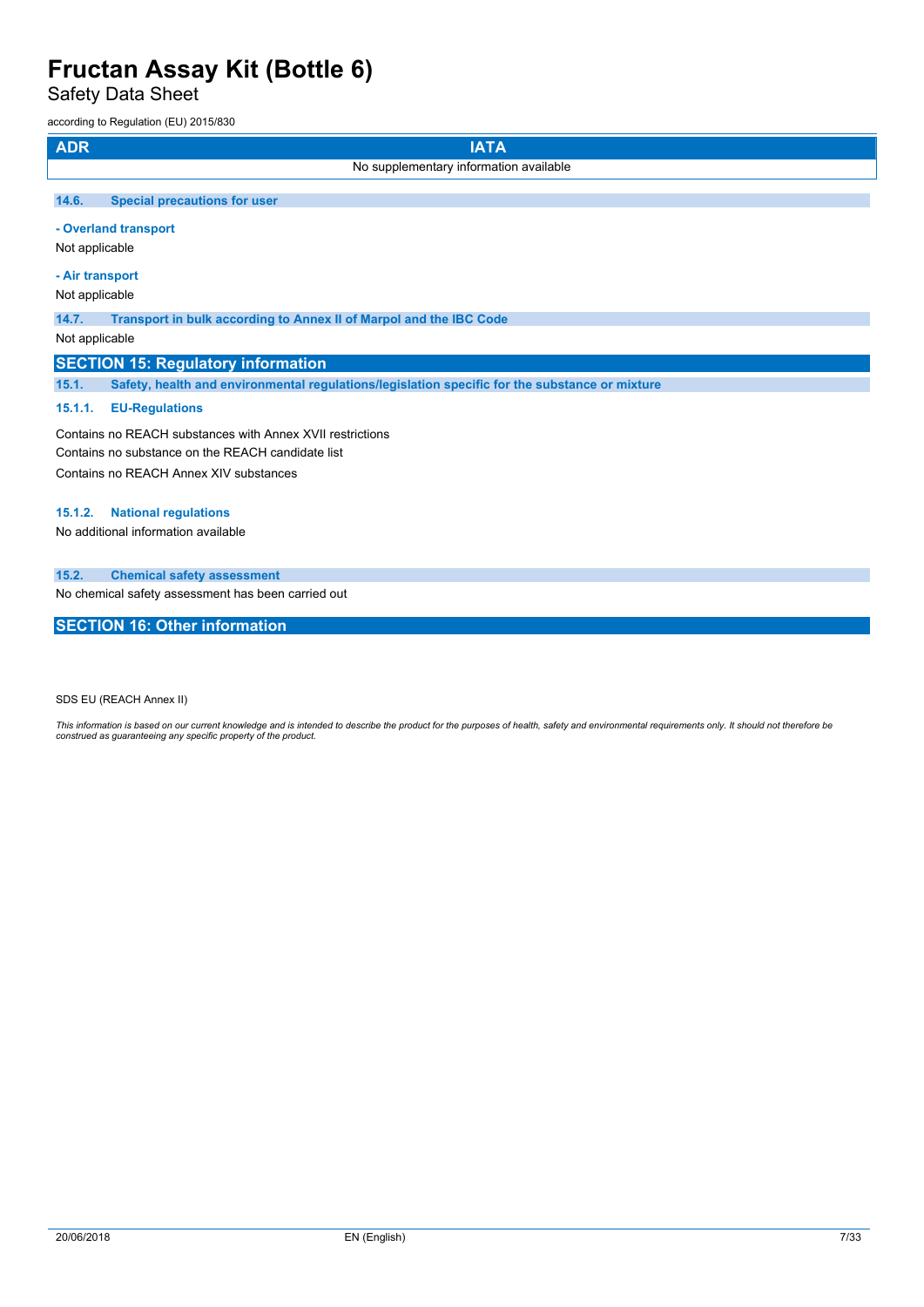

Safety Data Sheet

according to Regulation (EU) 2015/830

Date of issue: 05/06/2013 Revision date: 18/01/2018 Supersedes: 03/03/2017 Version: 1.3 **SECTION 1: Identification of the substance/mixture and of the company/undertaking 1.1. Product identifier** Product form : Nixture Product name : Fructan Assay Kit (Bottle 5) Product code : K-FRUC (Bottle 5) **1.2. Relevant identified uses of the substance or mixture and uses advised against 1.2.1. Relevant identified uses** Industrial/Professional use spec : For professional use only Use of the substance/mixture in the substance/mixture in the substance of the substance of the substance of the substance of the substance of the substance of the substance of the substance of the substance of the substanc **1.2.2. Uses advised against** No additional information available **1.3. Details of the supplier of the safety data sheet** Megazyme Bray Business Park A98 YV29 Bray - Ireland T +353 12861220 - F +353 12861264 [cs@megazyme.com](mailto:cs@megazyme.com) - <www.megazyme.com> **1.4. Emergency telephone number** Emergency number : +353 12861220 [9 am to 5 pm GMT - Monday to Friday] **SECTION 2: Hazards identification 2.1. Classification of the substance or mixture Classification according to Regulation (EC) No. 1272/2008 [CLP]** Not classified **Adverse physicochemical, human health and environmental effects** To our knowledge, this product does not present any particular risk, provided it is handled in accordance with good occupational hygiene and safety practice. **2.2. Label elements Labelling** according to Regulation (EC) No. 1272/2008 [CLP] No labelling applicable **Labelling according to: exemption for inner packaging where the contents do not exceed 10ml** No labelling required **2.3. Other hazards** No additional information available **SECTION 3: Composition/information on ingredients**

**3.1. Substances**

Not applicable

**3.2. Mixtures**

This mixture does not contain any substances to be mentioned according to the criteria of section 3.2 of REACH annex II

| <b>SECTION 4: First aid measures</b>                                |                                                                  |  |  |
|---------------------------------------------------------------------|------------------------------------------------------------------|--|--|
| <b>Description of first aid measures</b><br>4.1.                    |                                                                  |  |  |
| First-aid measures after inhalation                                 | : Remove person to fresh air and keep comfortable for breathing. |  |  |
| First-aid measures after skin contact                               | Wash skin with plenty of water.                                  |  |  |
| First-aid measures after eye contact                                | : Rinse eyes with water as a precaution.                         |  |  |
| First-aid measures after ingestion                                  | : Call a poison center or a doctor if you feel unwell.           |  |  |
| 4.2.<br>Most important symptoms and effects, both acute and delayed |                                                                  |  |  |
| No additional information available                                 |                                                                  |  |  |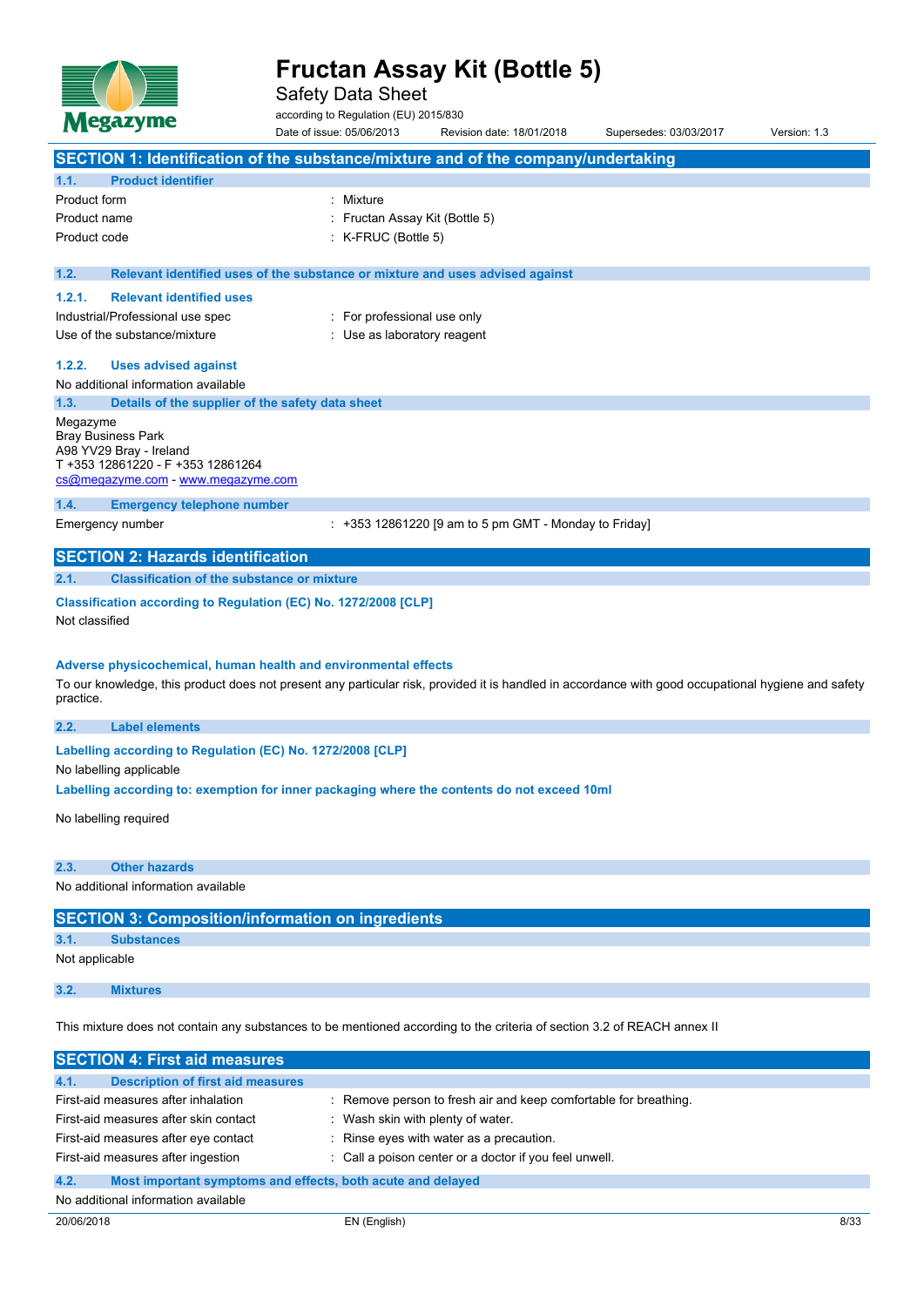Safety Data Sheet

according to Regulation (EU) 2015/830

| 4.3.                   |                                                                     | Indication of any immediate medical attention and special treatment needed                                                                                   |  |  |  |
|------------------------|---------------------------------------------------------------------|--------------------------------------------------------------------------------------------------------------------------------------------------------------|--|--|--|
| Treat symptomatically. |                                                                     |                                                                                                                                                              |  |  |  |
|                        | <b>SECTION 5: Firefighting measures</b>                             |                                                                                                                                                              |  |  |  |
| 5.1.                   | <b>Extinguishing media</b>                                          |                                                                                                                                                              |  |  |  |
|                        | Suitable extinguishing media                                        | : Water spray. Dry powder. Foam. Carbon dioxide.                                                                                                             |  |  |  |
| 5.2.                   | Special hazards arising from the substance or mixture               |                                                                                                                                                              |  |  |  |
| fire                   | Hazardous decomposition products in case of                         | : Toxic fumes may be released.                                                                                                                               |  |  |  |
| 5.3.                   | <b>Advice for firefighters</b>                                      |                                                                                                                                                              |  |  |  |
|                        | Protection during firefighting                                      | : Do not attempt to take action without suitable protective equipment. Self-contained breathing<br>apparatus. Complete protective clothing.                  |  |  |  |
|                        | <b>SECTION 6: Accidental release measures</b>                       |                                                                                                                                                              |  |  |  |
| 6.1.                   | Personal precautions, protective equipment and emergency procedures |                                                                                                                                                              |  |  |  |
| 6.1.1.                 | For non-emergency personnel                                         |                                                                                                                                                              |  |  |  |
|                        | Emergency procedures                                                | : Ventilate spillage area.                                                                                                                                   |  |  |  |
| 6.1.2.                 | For emergency responders                                            |                                                                                                                                                              |  |  |  |
|                        | Protective equipment                                                | Do not attempt to take action without suitable protective equipment. For further information<br>refer to section 8: "Exposure controls/personal protection". |  |  |  |
| 6.2.                   | <b>Environmental precautions</b>                                    |                                                                                                                                                              |  |  |  |
|                        | Avoid release to the environment.                                   |                                                                                                                                                              |  |  |  |
| 6.3.                   | Methods and material for containment and cleaning up                |                                                                                                                                                              |  |  |  |
|                        | Methods for cleaning up                                             | : Take up liquid spill into absorbent material.                                                                                                              |  |  |  |
| Other information      |                                                                     | : Dispose of materials or solid residues at an authorized site.                                                                                              |  |  |  |
| 6.4.                   | <b>Reference to other sections</b>                                  |                                                                                                                                                              |  |  |  |
|                        | For further information refer to section 13.                        |                                                                                                                                                              |  |  |  |
|                        | <b>SECTION 7: Handling and storage</b>                              |                                                                                                                                                              |  |  |  |
| 7.1.                   | <b>Precautions for safe handling</b>                                |                                                                                                                                                              |  |  |  |
|                        | Precautions for safe handling                                       | Ensure good ventilation of the work station. Wear personal protective equipment.                                                                             |  |  |  |
|                        | Hygiene measures                                                    | Do not eat, drink or smoke when using this product. Always wash hands after handling the<br>product.                                                         |  |  |  |
| 7.2.                   | Conditions for safe storage, including any incompatibilities        |                                                                                                                                                              |  |  |  |
|                        | Storage conditions                                                  | : Store in a well-ventilated place. Keep cool.                                                                                                               |  |  |  |
| 7.3.                   | Specific end use(s)                                                 |                                                                                                                                                              |  |  |  |
|                        | No additional information available                                 |                                                                                                                                                              |  |  |  |
|                        | <b>SECTION 8: Exposure controls/personal protection</b>             |                                                                                                                                                              |  |  |  |
| 8.1.                   | <b>Control parameters</b>                                           |                                                                                                                                                              |  |  |  |
|                        | No additional information available                                 |                                                                                                                                                              |  |  |  |
| 8.2.                   | <b>Exposure controls</b>                                            |                                                                                                                                                              |  |  |  |
|                        | Appropriate engineering controls:                                   |                                                                                                                                                              |  |  |  |
|                        | Ensure good ventilation of the work station.                        |                                                                                                                                                              |  |  |  |
| Hand protection:       |                                                                     |                                                                                                                                                              |  |  |  |

# Protective gloves

| Type              | <b>Material</b>         | Permeation | Thickness (mm) | <b>Penetration</b> | Standard    |
|-------------------|-------------------------|------------|----------------|--------------------|-------------|
| Disposable gloves | (NBR)<br>Nitrile rubber |            |                | ' כ. ו<br><u>_</u> | 374-2<br>⊏N |

## **Eye protection:**

Safety glasses

| Type           | Use            | <b>Characteristics</b> | <b>Standard</b> |
|----------------|----------------|------------------------|-----------------|
| Safety glasses | <b>Droplet</b> | With side shields      | <b>EN 166</b>   |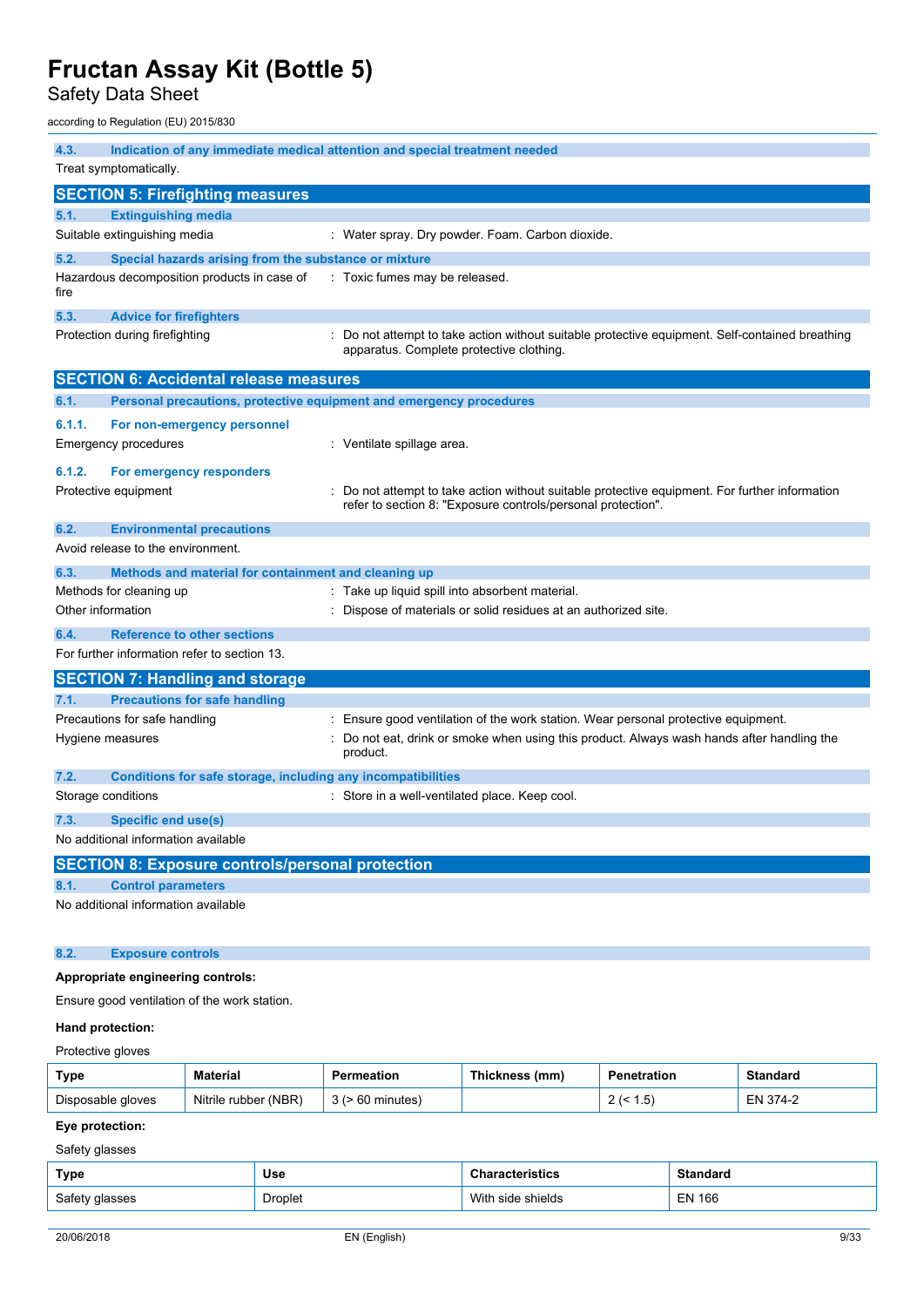## Safety Data Sheet

according to Regulation (EU) 2015/830

### **Skin and body protection:**

Wear suitable protective clothing

| <b>Type</b> | <b>Standard</b> |
|-------------|-----------------|
| Lab coat    |                 |

## **Respiratory protection:**

In case of insufficient ventilation, wear suitable respiratory equipment

| Device    | <b>Filter type</b> | condition?                      | <b>Standard</b> |
|-----------|--------------------|---------------------------------|-----------------|
| Dust mask | TypeP1             | Protection for Liquid particles | EN 143. EN 149  |



## **Environmental exposure controls:**

Avoid release to the environment.

| <b>SECTION 9: Physical and chemical properties</b>            |                        |  |  |
|---------------------------------------------------------------|------------------------|--|--|
| 9.1.<br>Information on basic physical and chemical properties |                        |  |  |
| Physical state                                                | Solid                  |  |  |
| Colour                                                        | No data available<br>۰ |  |  |
| Odour                                                         | No data available      |  |  |
| Odour threshold                                               | No data available      |  |  |
| рH                                                            | No data available      |  |  |
| Relative evaporation rate (butylacetate=1)                    | No data available      |  |  |
| Melting point                                                 | Not applicable         |  |  |
| Freezing point                                                | No data available      |  |  |
| Boiling point                                                 | No data available      |  |  |
| Flash point                                                   | No data available      |  |  |
| Auto-ignition temperature                                     | No data available      |  |  |
| Decomposition temperature                                     | No data available      |  |  |
| Flammability (solid, gas)                                     | Not applicable         |  |  |
| Vapour pressure                                               | No data available      |  |  |
| Relative vapour density at 20 °C                              | No data available      |  |  |
| Relative density                                              | No data available      |  |  |
| Solubility                                                    | Soluble in water.      |  |  |
| Log Pow                                                       | No data available<br>۰ |  |  |
| Viscosity, kinematic                                          | No data available      |  |  |
| Viscosity, dynamic                                            | No data available      |  |  |
| <b>Explosive properties</b>                                   | No data available      |  |  |
| Oxidising properties                                          | No data available      |  |  |
| <b>Explosive limits</b>                                       |                        |  |  |
| <b>Other information</b><br>9.2.                              |                        |  |  |
| No additional information available                           |                        |  |  |
| <b>SECTION 10: Stability and reactivity</b>                   |                        |  |  |

| 10.1. | <b>Reactivity</b> |
|-------|-------------------|

The product is non-reactive under normal conditions of use, storage and transport.

**10.2. Chemical stability**

Stable under normal conditions.

## **10.3. Possibility of hazardous reactions**

No dangerous reactions known under normal conditions of use.

### **10.4. Conditions to avoid**

None under recommended storage and handling conditions (see section 7).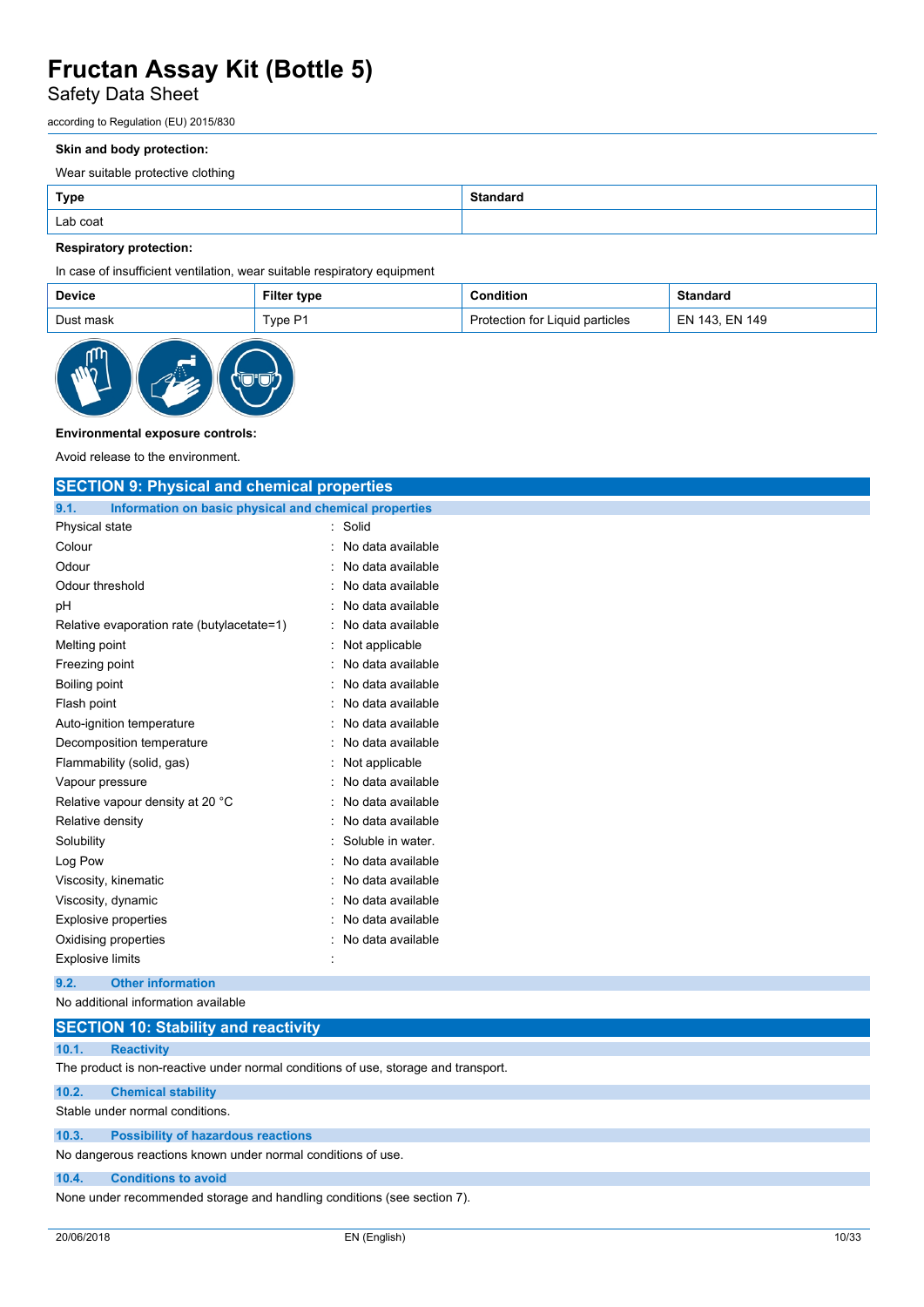## Safety Data Sheet

according to Regulation (EU) 2015/830

## **10.5. Incompatible materials**

### No additional information available

## **10.6. Hazardous decomposition products**

Under normal conditions of storage and use, hazardous decomposition products should not be produced.

| <b>SECTION 11: Toxicological information</b>  |                  |  |  |  |
|-----------------------------------------------|------------------|--|--|--|
| Information on toxicological effects<br>11.1. |                  |  |  |  |
| Acute toxicity (oral)                         | : Not classified |  |  |  |
| Acute toxicity (dermal)                       | : Not classified |  |  |  |
| Acute toxicity (inhalation)                   | : Not classified |  |  |  |
| Skin corrosion/irritation                     | : Not classified |  |  |  |
| Serious eye damage/irritation                 | : Not classified |  |  |  |
| Respiratory or skin sensitisation             | : Not classified |  |  |  |
| Germ cell mutagenicity                        | : Not classified |  |  |  |
| Carcinogenicity                               | : Not classified |  |  |  |
| Reproductive toxicity                         | : Not classified |  |  |  |
| STOT-single exposure                          | : Not classified |  |  |  |
| STOT-repeated exposure                        | : Not classified |  |  |  |
| Aspiration hazard                             | : Not classified |  |  |  |

| <b>SECTION 12: Ecological information</b>          |                                                                                                                            |
|----------------------------------------------------|----------------------------------------------------------------------------------------------------------------------------|
| 12.1.<br><b>Toxicity</b>                           |                                                                                                                            |
| Ecology - general                                  | : The product is not considered harmful to aquatic organisms nor to cause long-term adverse<br>effects in the environment. |
| Acute aquatic toxicity                             | Not classified                                                                                                             |
| Chronic aquatic toxicity                           | Not classified                                                                                                             |
|                                                    |                                                                                                                            |
| 12.2.<br><b>Persistence and degradability</b>      |                                                                                                                            |
| No additional information available                |                                                                                                                            |
| 12.3.<br><b>Bioaccumulative potential</b>          |                                                                                                                            |
| No additional information available                |                                                                                                                            |
| <b>Mobility in soil</b><br>12.4.                   |                                                                                                                            |
| No additional information available                |                                                                                                                            |
| <b>Results of PBT and vPvB assessment</b><br>12.5. |                                                                                                                            |
| No additional information available                |                                                                                                                            |
|                                                    |                                                                                                                            |
| 12.6.<br><b>Other adverse effects</b>              |                                                                                                                            |
| No additional information available                |                                                                                                                            |
| <b>SECTION 13: Disposal considerations</b>         |                                                                                                                            |
| <b>Waste treatment methods</b><br>13.1.            |                                                                                                                            |
| Waste treatment methods                            | : Dispose of contents/container in accordance with licensed collector's sorting instructions.                              |
|                                                    |                                                                                                                            |
| <b>SECTION 14: Transport information</b>           |                                                                                                                            |
| In accordance with ADR / RID / IMDG / IATA / ADN   |                                                                                                                            |
| <b>ADR</b>                                         | <b>IATA</b>                                                                                                                |
| 14.1.<br><b>UN number</b>                          |                                                                                                                            |

| <b>UN number</b><br>14.1.                  |              |                |       |
|--------------------------------------------|--------------|----------------|-------|
| Not applicable                             |              | Not applicable |       |
| <b>UN proper shipping name</b><br>14.2.    |              |                |       |
| Not applicable                             |              | Not applicable |       |
| <b>Transport hazard class(es)</b><br>14.3. |              |                |       |
| Not applicable                             |              | Not applicable |       |
| <b>Packing group</b><br>14.4.              |              |                |       |
| Not applicable                             |              | Not applicable |       |
| <b>Environmental hazards</b><br>14.5.      |              |                |       |
| Not applicable                             |              | Not applicable |       |
| 20/06/2018                                 | EN (English) |                | 11/33 |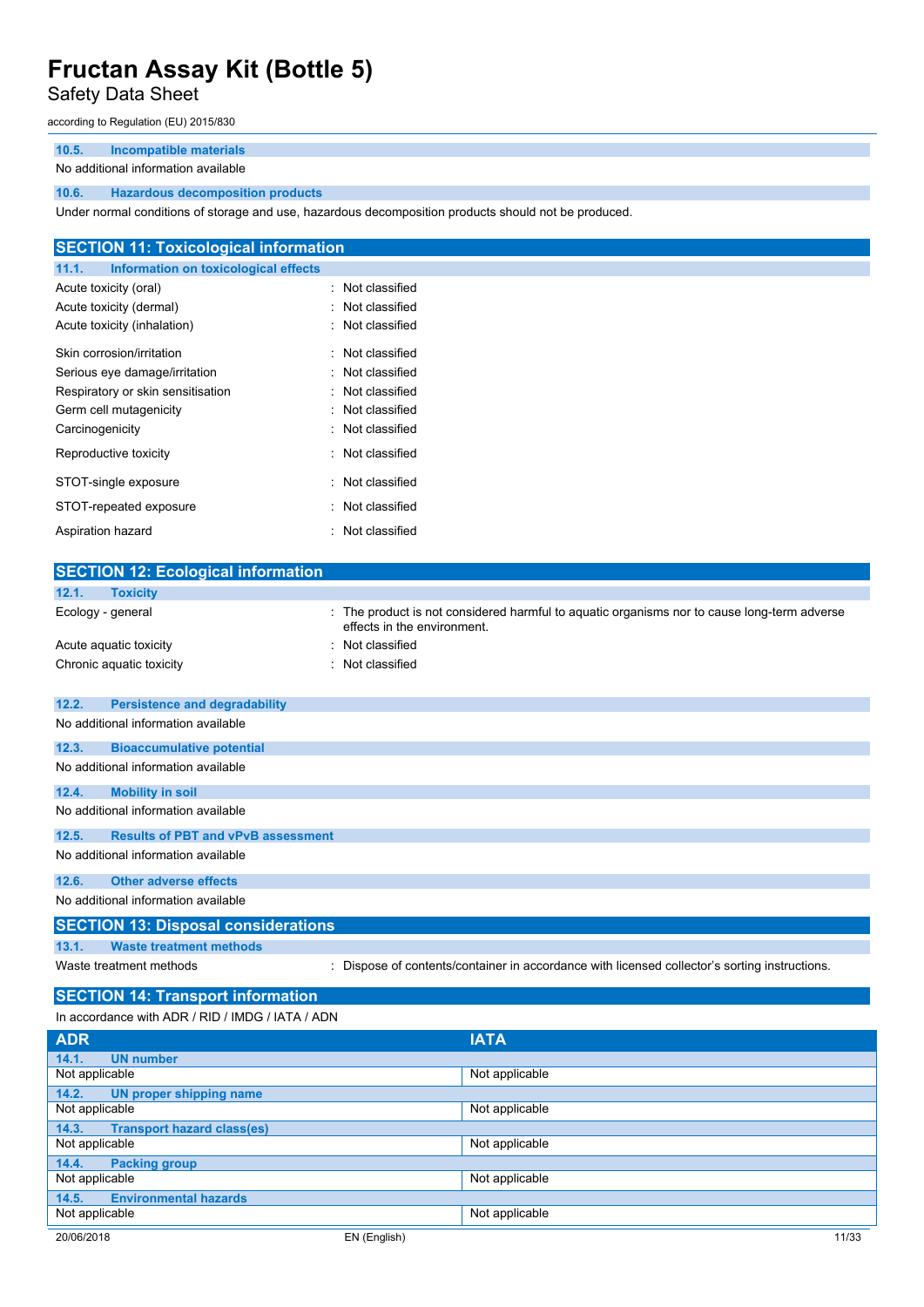Safety Data Sheet

according to Regulation (EU) 2015/830

| <b>ADR</b> | <b>IATA</b>                                                        |
|------------|--------------------------------------------------------------------|
|            | No supplementary information available                             |
|            |                                                                    |
| 14.6.      | <b>Special precautions for user</b>                                |
|            | - Overland transport<br>Not applicable                             |
|            | - Air transport                                                    |
|            | Not applicable                                                     |
| 14.7.      | Transport in bulk according to Annex II of Marpol and the IBC Code |
|            |                                                                    |
|            | Not applicable                                                     |

## **SECTION 15: Regulatory information**

**15.1. Safety, health and environmental regulations/legislation specific for the substance or mixture**

## **15.1.1. EU-Regulations**

Contains no REACH substances with Annex XVII restrictions Contains no substance on the REACH candidate list Contains no REACH Annex XIV substances

#### **15.1.2. National regulations**

No additional information available

### **15.2. Chemical safety assessment**

No chemical safety assessment has been carried out

## **SECTION 16: Other information**

SDS EU (REACH Annex II)

This information is based on our current knowledge and is intended to describe the product for the purposes of health, safety and environmental requirements only. It should not therefore be<br>construed as guaranteeing any sp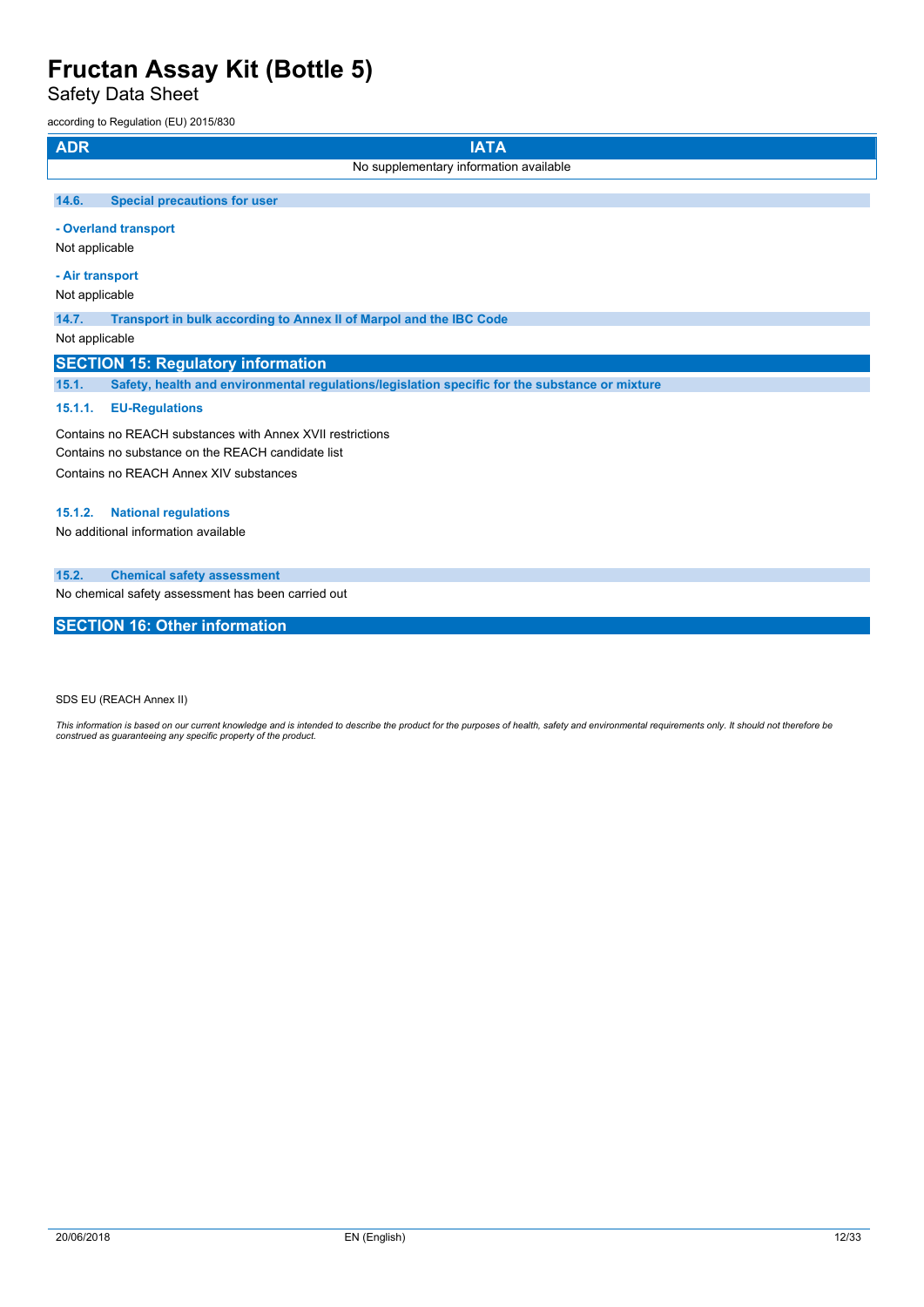

Safety Data Sheet

according to Regulation (EU) 2015/830

Date of issue: 05/06/2013 Revision date: 08/12/2017 Supersedes: 03/03/2017 Version: 1.3 **SECTION 1: Identification of the substance/mixture and of the company/undertaking 1.1. Product identifier** Product form : Nixture Product name : Fructan Assay Kit (Bottle 4) Product code : K-FRUC (Bottle 4) **1.2. Relevant identified uses of the substance or mixture and uses advised against 1.2.1. Relevant identified uses** Industrial/Professional use spec : For professional use only Use of the substance/mixture in the substance/mixture in the substance of the substance of the substance of the substance of the substance of the substance of the substance of the substance of the substance of the substanc **1.2.2. Uses advised against** No additional information available **1.3. Details of the supplier of the safety data sheet** Megazyme Bray Business Park A98 YV29 Bray - Ireland T +353 12861220 - F +353 12861264 [cs@megazyme.com](mailto:cs@megazyme.com) - <www.megazyme.com> **1.4. Emergency telephone number** Emergency number : +353 12861220 [9 am to 5 pm GMT - Monday to Friday] **SECTION 2: Hazards identification 2.1. Classification of the substance or mixture Classification according to Regulation (EC) No. 1272/2008 [CLP]** Not classified **Adverse physicochemical, human health and environmental effects** To our knowledge, this product does not present any particular risk, provided it is handled in accordance with good occupational hygiene and safety practice. **2.2. Label elements Labelling** according to Regulation (EC) No. 1272/2008 [CLP] No labelling applicable

**Labelling according to: exemption for inner packaging where the contents do not exceed 10ml**

No labelling required

## **2.3. Other hazards**

No additional information available

## **SECTION 3: Composition/information on ingredients**

## **3.1. Substances**

Not applicable

## **3.2. Mixtures**

This mixture does not contain any substances to be mentioned according to the criteria of section 3.2 of REACH annex II

| <b>SECTION 4: First aid measures</b>                                |                                                                  |  |
|---------------------------------------------------------------------|------------------------------------------------------------------|--|
| <b>Description of first aid measures</b><br>4.1.                    |                                                                  |  |
| First-aid measures after inhalation                                 | : Remove person to fresh air and keep comfortable for breathing. |  |
| First-aid measures after skin contact                               | Wash skin with plenty of water.                                  |  |
| First-aid measures after eye contact                                | : Rinse eyes with water as a precaution.                         |  |
| First-aid measures after ingestion                                  | : Call a poison center or a doctor if you feel unwell.           |  |
| 4.2.<br>Most important symptoms and effects, both acute and delayed |                                                                  |  |
| No additional information available                                 |                                                                  |  |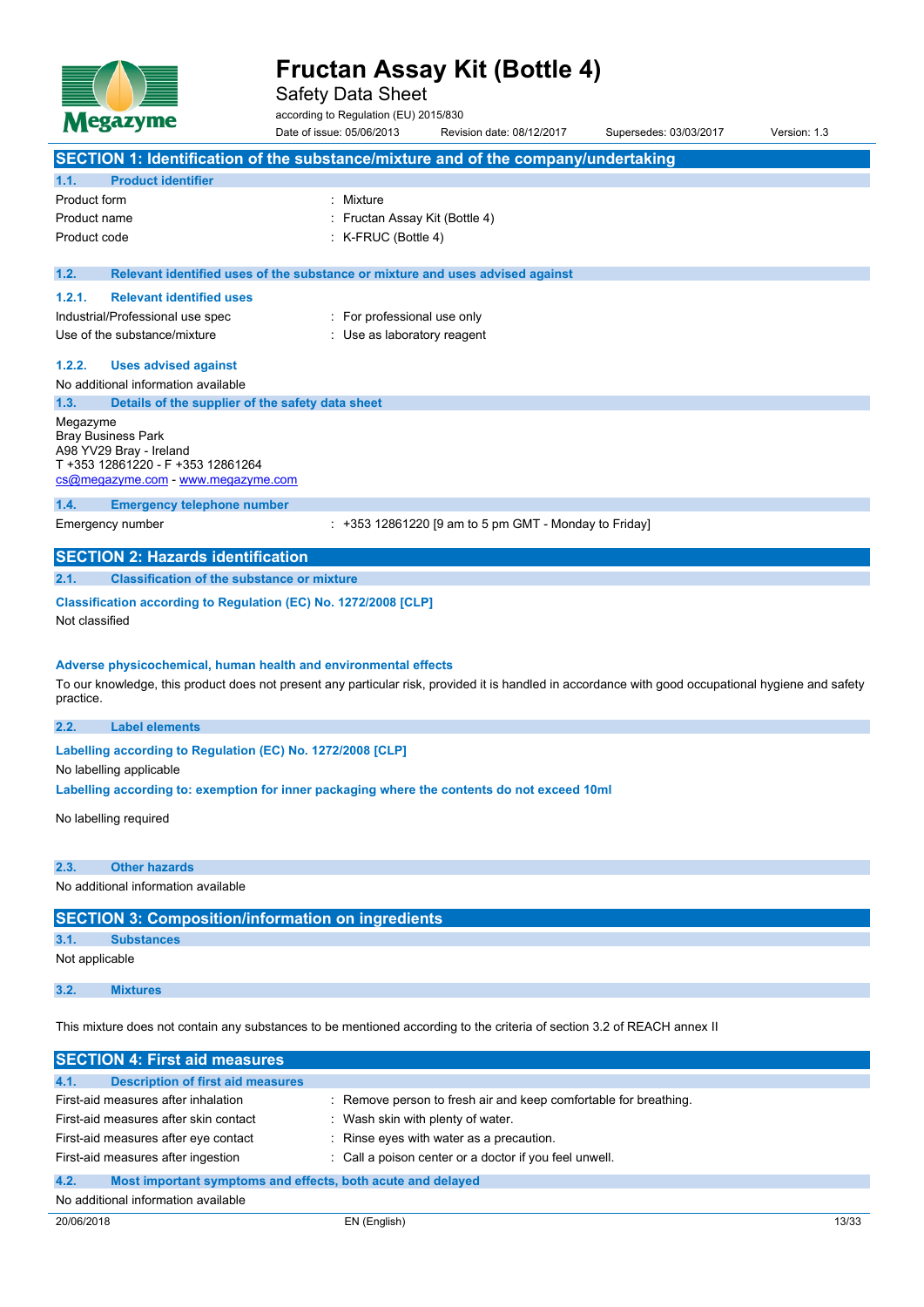Safety Data Sheet

according to Regulation (EU) 2015/830

| 4.3.                   |                                                                     | Indication of any immediate medical attention and special treatment needed                                                                                   |  |
|------------------------|---------------------------------------------------------------------|--------------------------------------------------------------------------------------------------------------------------------------------------------------|--|
| Treat symptomatically. |                                                                     |                                                                                                                                                              |  |
|                        | <b>SECTION 5: Firefighting measures</b>                             |                                                                                                                                                              |  |
| 5.1.                   | <b>Extinguishing media</b>                                          |                                                                                                                                                              |  |
|                        | Suitable extinguishing media                                        | : Water spray. Dry powder. Foam.                                                                                                                             |  |
| 5.2.                   | Special hazards arising from the substance or mixture               |                                                                                                                                                              |  |
| fire                   | Hazardous decomposition products in case of                         | : Toxic fumes may be released.                                                                                                                               |  |
| 5.3.                   | <b>Advice for firefighters</b>                                      |                                                                                                                                                              |  |
|                        | Protection during firefighting                                      | : Do not attempt to take action without suitable protective equipment. Self-contained breathing<br>apparatus. Complete protective clothing.                  |  |
|                        | <b>SECTION 6: Accidental release measures</b>                       |                                                                                                                                                              |  |
| 6.1.                   | Personal precautions, protective equipment and emergency procedures |                                                                                                                                                              |  |
| 6.1.1.                 | For non-emergency personnel                                         |                                                                                                                                                              |  |
|                        | Emergency procedures                                                | : Ventilate spillage area.                                                                                                                                   |  |
| 6.1.2.                 | For emergency responders                                            |                                                                                                                                                              |  |
|                        | Protective equipment                                                | Do not attempt to take action without suitable protective equipment. For further information<br>refer to section 8: "Exposure controls/personal protection". |  |
| 6.2.                   | <b>Environmental precautions</b>                                    |                                                                                                                                                              |  |
|                        | Avoid release to the environment.                                   |                                                                                                                                                              |  |
| 6.3.                   | Methods and material for containment and cleaning up                |                                                                                                                                                              |  |
|                        | Methods for cleaning up                                             | : Mechanically recover the product.                                                                                                                          |  |
| Other information      |                                                                     | : Dispose of materials or solid residues at an authorized site.                                                                                              |  |
| 6.4.                   | <b>Reference to other sections</b>                                  |                                                                                                                                                              |  |
|                        | For further information refer to section 13.                        |                                                                                                                                                              |  |
|                        | <b>SECTION 7: Handling and storage</b>                              |                                                                                                                                                              |  |
| 7.1.                   | <b>Precautions for safe handling</b>                                |                                                                                                                                                              |  |
|                        | Precautions for safe handling                                       | Ensure good ventilation of the work station. Wear personal protective equipment.                                                                             |  |
|                        | Hygiene measures                                                    | Do not eat, drink or smoke when using this product. Always wash hands after handling the<br>product.                                                         |  |
| 7.2.                   | Conditions for safe storage, including any incompatibilities        |                                                                                                                                                              |  |
|                        | Storage conditions                                                  | : Store in a well-ventilated place. Keep cool.                                                                                                               |  |
| 7.3.                   | Specific end use(s)                                                 |                                                                                                                                                              |  |
|                        | No additional information available                                 |                                                                                                                                                              |  |
|                        | <b>SECTION 8: Exposure controls/personal protection</b>             |                                                                                                                                                              |  |
| 8.1.                   | <b>Control parameters</b>                                           |                                                                                                                                                              |  |
|                        | No additional information available                                 |                                                                                                                                                              |  |
| 8.2.                   | <b>Exposure controls</b>                                            |                                                                                                                                                              |  |
|                        | Appropriate engineering controls:                                   |                                                                                                                                                              |  |
|                        | Ensure good ventilation of the work station.                        |                                                                                                                                                              |  |
| Hand protection:       |                                                                     |                                                                                                                                                              |  |

Protective gloves

| Type              | Material             | Permeation | Thickness (mm) | Penetration | Standard    |
|-------------------|----------------------|------------|----------------|-------------|-------------|
| Disposable gloves | Nitrile rubber (NBR) | minutes    |                | י ט         | 374-2<br>EN |

## **Eye protection:**

Safety glasses

| Type           | Use  | <b>Characteristics</b> | <b>Standard</b> |
|----------------|------|------------------------|-----------------|
| Safety glasses | Dust | With side shields      | EN 166          |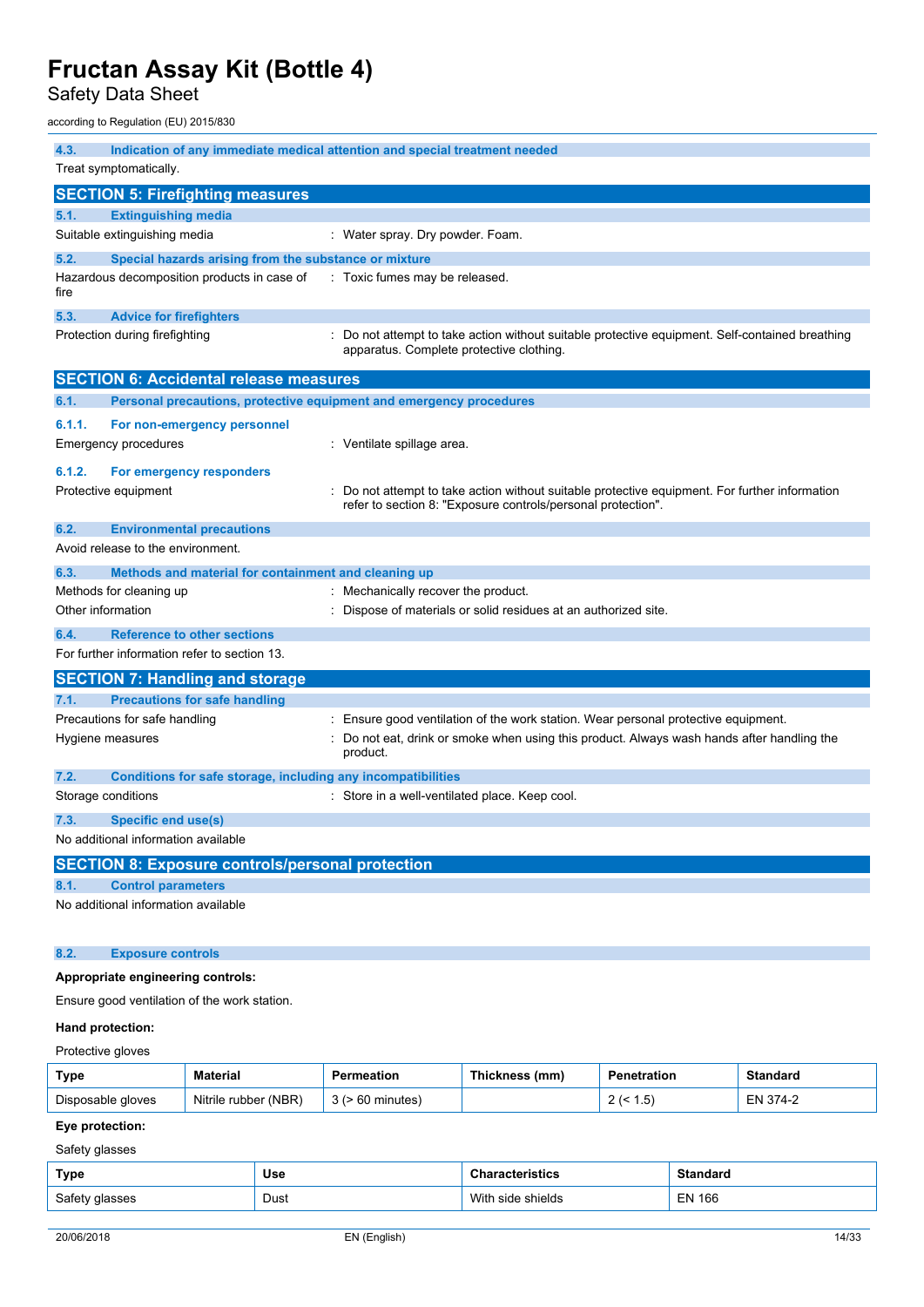## Safety Data Sheet

according to Regulation (EU) 2015/830

#### **Skin and body protection:**

Wear suitable protective clothing

| <b>Type</b> | <b>Standard</b> |
|-------------|-----------------|
| Lab coat    |                 |

## **Respiratory protection:**

In case of insufficient ventilation, wear suitable respiratory equipment

|                      | Filter type | Condition                      | <b>Standard</b> |
|----------------------|-------------|--------------------------------|-----------------|
| Type P1<br>Dust mask |             | Protection for Solid particles | EN 143. EN 149  |



## **Environmental exposure controls:**

Avoid release to the environment.

| <b>SECTION 9: Physical and chemical properties</b>            |                   |  |
|---------------------------------------------------------------|-------------------|--|
| Information on basic physical and chemical properties<br>9.1. |                   |  |
| Physical state                                                | Solid             |  |
| Colour                                                        | No data available |  |
| Odour                                                         | No data available |  |
| Odour threshold                                               | No data available |  |
| рH                                                            | No data available |  |
| Relative evaporation rate (butylacetate=1)                    | No data available |  |
| Melting point                                                 | No data available |  |
| Freezing point                                                | Not applicable    |  |
| <b>Boiling point</b>                                          | No data available |  |
| Flash point                                                   | Not applicable    |  |
| Auto-ignition temperature                                     | Not applicable    |  |
| Decomposition temperature                                     | No data available |  |
| Flammability (solid, gas)                                     | Non flammable.    |  |
| Vapour pressure                                               | No data available |  |
| Relative vapour density at 20 °C                              | No data available |  |
| Relative density                                              | Not applicable    |  |
| Solubility                                                    | Soluble in water. |  |
| Log Pow                                                       | No data available |  |
| Viscosity, kinematic                                          | Not applicable    |  |
| Viscosity, dynamic                                            | No data available |  |
| <b>Explosive properties</b>                                   | No data available |  |
| Oxidising properties                                          | No data available |  |
| <b>Explosive limits</b>                                       | : Not applicable  |  |
| <b>Other information</b><br>9.2.                              |                   |  |
| No additional information available                           |                   |  |
| <b>SECTION 10: Stability and reactivity</b>                   |                   |  |

## **10.1. Reactivity**

The product is non-reactive under normal conditions of use, storage and transport.

#### **10.2. Chemical stability**

Stable under normal conditions.

### **10.3. Possibility of hazardous reactions**

No dangerous reactions known under normal conditions of use.

### **10.4. Conditions to avoid**

None under recommended storage and handling conditions (see section 7).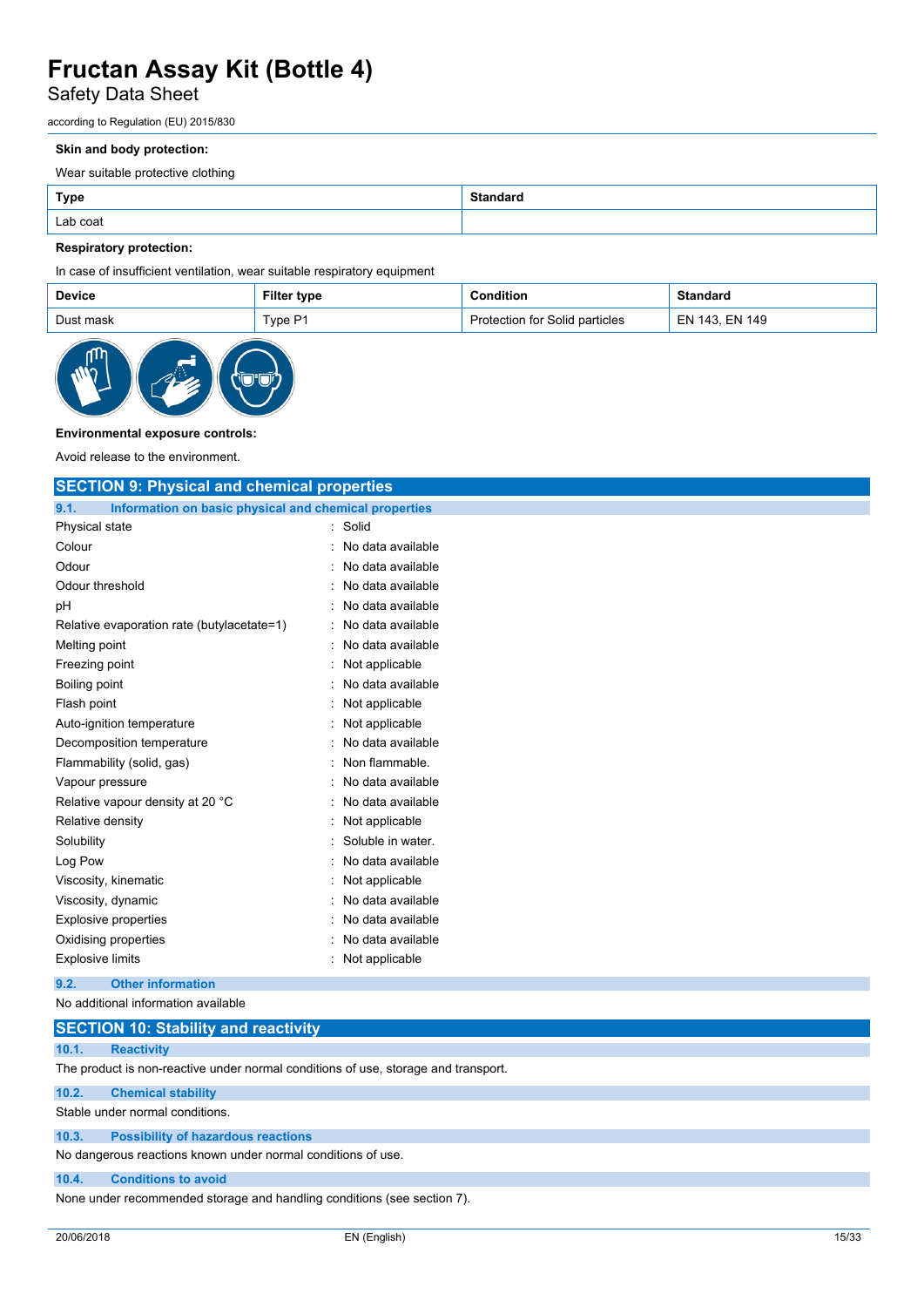## Safety Data Sheet

according to Regulation (EU) 2015/830

## **10.5. Incompatible materials**

### No additional information available

## **10.6. Hazardous decomposition products**

Under normal conditions of storage and use, hazardous decomposition products should not be produced.

| <b>SECTION 11: Toxicological information</b>  |                  |  |
|-----------------------------------------------|------------------|--|
| Information on toxicological effects<br>11.1. |                  |  |
| Acute toxicity (oral)                         | : Not classified |  |
| Acute toxicity (dermal)                       | : Not classified |  |
| Acute toxicity (inhalation)                   | : Not classified |  |
| Skin corrosion/irritation                     | : Not classified |  |
| Serious eye damage/irritation                 | : Not classified |  |
| Respiratory or skin sensitisation             | : Not classified |  |
| Germ cell mutagenicity                        | : Not classified |  |
| Carcinogenicity                               | : Not classified |  |
| Reproductive toxicity                         | : Not classified |  |
| STOT-single exposure                          | : Not classified |  |
| STOT-repeated exposure                        | : Not classified |  |
| Aspiration hazard                             | : Not classified |  |

| <b>SECTION 12: Ecological information</b>          |                                                                                                                            |
|----------------------------------------------------|----------------------------------------------------------------------------------------------------------------------------|
| 12.1.<br><b>Toxicity</b>                           |                                                                                                                            |
| Ecology - general                                  | : The product is not considered harmful to aquatic organisms nor to cause long-term adverse<br>effects in the environment. |
| Acute aquatic toxicity                             | : Not classified                                                                                                           |
| Chronic aquatic toxicity                           | : Not classified                                                                                                           |
| 12.2.<br><b>Persistence and degradability</b>      |                                                                                                                            |
| No additional information available                |                                                                                                                            |
|                                                    |                                                                                                                            |
| 12.3.<br><b>Bioaccumulative potential</b>          |                                                                                                                            |
| No additional information available                |                                                                                                                            |
| <b>Mobility in soil</b><br>12.4.                   |                                                                                                                            |
| No additional information available                |                                                                                                                            |
| 12.5.<br><b>Results of PBT and vPvB assessment</b> |                                                                                                                            |
| No additional information available                |                                                                                                                            |
| <b>Other adverse effects</b><br>12.6.              |                                                                                                                            |
| No additional information available                |                                                                                                                            |
| <b>SECTION 13: Disposal considerations</b>         |                                                                                                                            |
| <b>Waste treatment methods</b><br>13.1.            |                                                                                                                            |
| Waste treatment methods                            | : Dispose of contents/container in accordance with licensed collector's sorting instructions.                              |
| <b>SECTION 14: Transport information</b>           |                                                                                                                            |
| In accordance with ADR / RID / IMDG / IATA / ADN   |                                                                                                                            |
| <b>ADR</b>                                         | <b>IATA</b>                                                                                                                |
| 14.1.<br><b>UN number</b>                          |                                                                                                                            |

| <u> Дрізн</u>                              |                |       |
|--------------------------------------------|----------------|-------|
| <b>UN number</b><br>14.1.                  |                |       |
| Not applicable                             | Not applicable |       |
| 14.2.<br>UN proper shipping name           |                |       |
| Not applicable                             | Not applicable |       |
| 14.3.<br><b>Transport hazard class(es)</b> |                |       |
| Not applicable                             | Not applicable |       |
| 14.4.<br><b>Packing group</b>              |                |       |
| Not applicable                             | Not applicable |       |
| <b>Environmental hazards</b><br>14.5.      |                |       |
| Not applicable                             | Not applicable |       |
| 20/06/2018                                 | EN (English)   | 16/33 |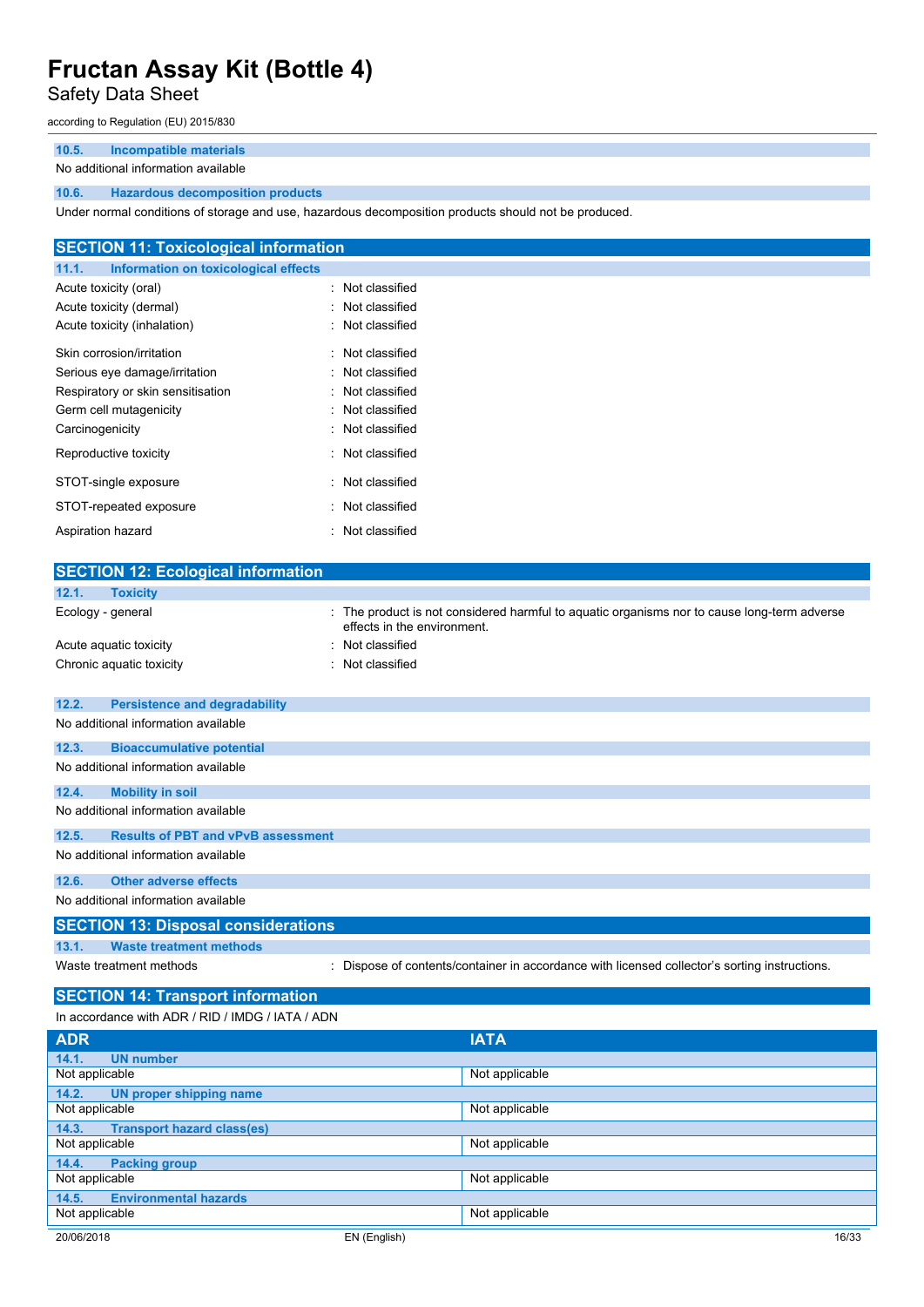Safety Data Sheet

according to Regulation (EU) 2015/830

| <b>ADR</b>     | <b>IATA</b>                                                        |
|----------------|--------------------------------------------------------------------|
|                | No supplementary information available                             |
| 14.6.          | <b>Special precautions for user</b>                                |
|                | - Overland transport                                               |
| Not applicable |                                                                    |
|                | - Air transport                                                    |
| Not applicable |                                                                    |
| 14.7.          | Transport in bulk according to Annex II of Marpol and the IBC Code |
| Not applicable |                                                                    |

## **SECTION 15: Regulatory information**

**15.1. Safety, health and environmental regulations/legislation specific for the substance or mixture**

## **15.1.1. EU-Regulations**

Contains no REACH substances with Annex XVII restrictions Contains no substance on the REACH candidate list Contains no REACH Annex XIV substances

## **15.1.2. National regulations**

No additional information available

## **15.2. Chemical safety assessment**

No chemical safety assessment has been carried out

## **SECTION 16: Other information**

SDS EU (REACH Annex II)

This information is based on our current knowledge and is intended to describe the product for the purposes of health, safety and environmental requirements only. It should not therefore be<br>construed as guaranteeing any sp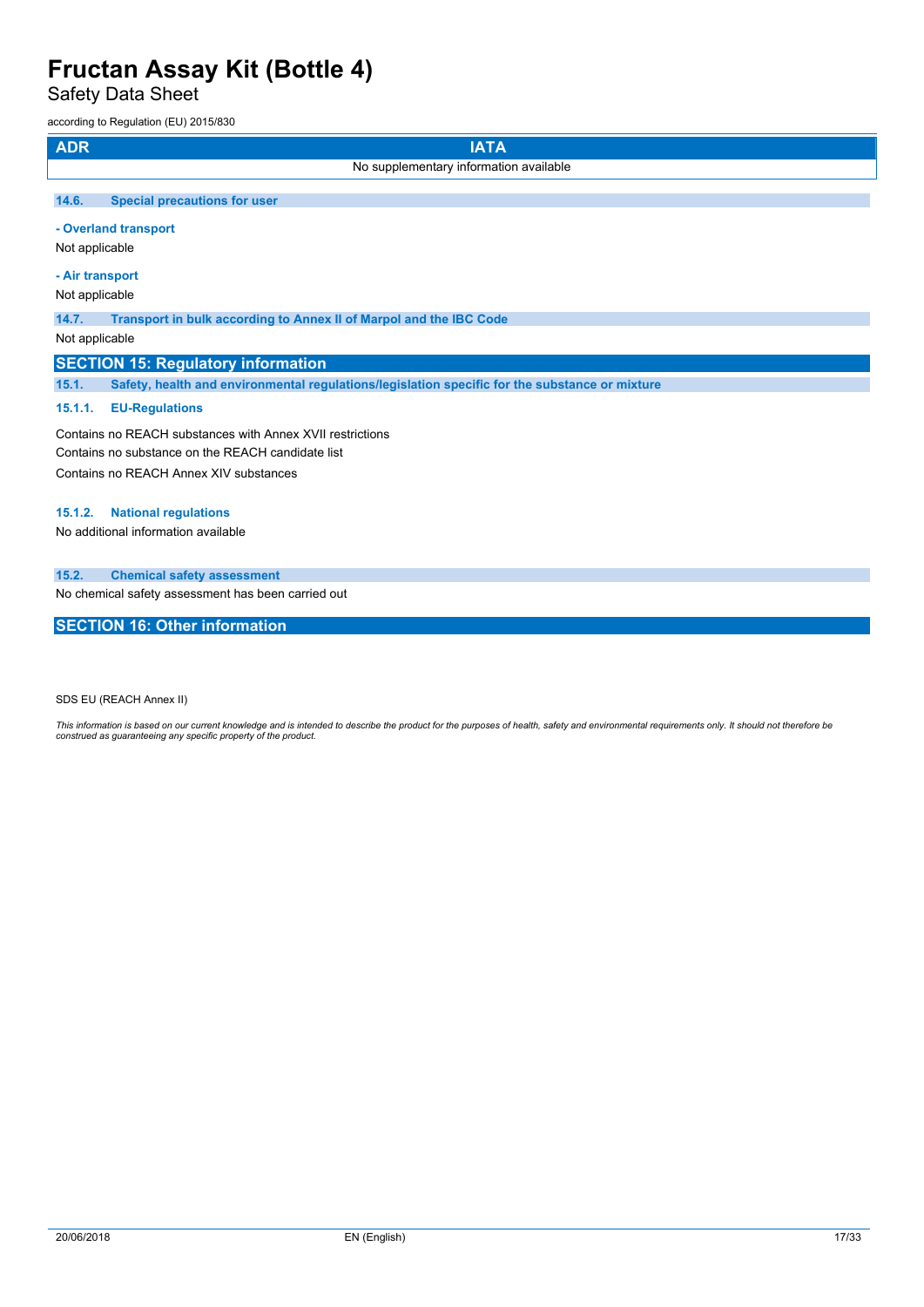

Safety Data Sheet

according to Regulation (EU) 2015/830

|                | Nesu yme                                                        | Date of issue: 05/06/2013                                                     | Revision date: 18/01/2018                                                                                                                           | Supersedes: 03/03/2017 | Version: 1.3 |
|----------------|-----------------------------------------------------------------|-------------------------------------------------------------------------------|-----------------------------------------------------------------------------------------------------------------------------------------------------|------------------------|--------------|
|                |                                                                 |                                                                               | SECTION 1: Identification of the substance/mixture and of the company/undertaking                                                                   |                        |              |
| 1.1.           | <b>Product identifier</b>                                       |                                                                               |                                                                                                                                                     |                        |              |
| Product form   |                                                                 | : Mixture                                                                     |                                                                                                                                                     |                        |              |
| Product name   |                                                                 | : Fructan Assay Kit (Bottle 3)                                                |                                                                                                                                                     |                        |              |
| Product code   |                                                                 | : K-FRUC (Bottle 3)                                                           |                                                                                                                                                     |                        |              |
|                |                                                                 |                                                                               |                                                                                                                                                     |                        |              |
| 1.2.           |                                                                 | Relevant identified uses of the substance or mixture and uses advised against |                                                                                                                                                     |                        |              |
| 1.2.1.         | <b>Relevant identified uses</b>                                 |                                                                               |                                                                                                                                                     |                        |              |
|                | Industrial/Professional use spec                                | : For professional use only                                                   |                                                                                                                                                     |                        |              |
|                | Use of the substance/mixture                                    | : Use as laboratory reagent                                                   |                                                                                                                                                     |                        |              |
| 1.2.2.         | <b>Uses advised against</b>                                     |                                                                               |                                                                                                                                                     |                        |              |
|                | No additional information available                             |                                                                               |                                                                                                                                                     |                        |              |
| 1.3.           | Details of the supplier of the safety data sheet                |                                                                               |                                                                                                                                                     |                        |              |
| Megazyme       |                                                                 |                                                                               |                                                                                                                                                     |                        |              |
|                | <b>Bray Business Park</b>                                       |                                                                               |                                                                                                                                                     |                        |              |
|                | A98 YV29 Bray - Ireland<br>T +353 12861220 - F +353 12861264    |                                                                               |                                                                                                                                                     |                        |              |
|                | cs@megazyme.com - www.megazyme.com                              |                                                                               |                                                                                                                                                     |                        |              |
| 1.4.           | <b>Emergency telephone number</b>                               |                                                                               |                                                                                                                                                     |                        |              |
|                | Emergency number                                                |                                                                               | $: +353$ 12861220 [9 am to 5 pm GMT - Monday to Friday]                                                                                             |                        |              |
|                |                                                                 |                                                                               |                                                                                                                                                     |                        |              |
|                | <b>SECTION 2: Hazards identification</b>                        |                                                                               |                                                                                                                                                     |                        |              |
| 2.1.           | <b>Classification of the substance or mixture</b>               |                                                                               |                                                                                                                                                     |                        |              |
|                | Classification according to Regulation (EC) No. 1272/2008 [CLP] |                                                                               |                                                                                                                                                     |                        |              |
| Not classified |                                                                 |                                                                               |                                                                                                                                                     |                        |              |
|                |                                                                 |                                                                               |                                                                                                                                                     |                        |              |
|                | Adverse physicochemical, human health and environmental effects |                                                                               |                                                                                                                                                     |                        |              |
|                |                                                                 |                                                                               | To our knowledge, this product does not present any particular risk, provided it is handled in accordance with good occupational hygiene and safety |                        |              |
| practice.      |                                                                 |                                                                               |                                                                                                                                                     |                        |              |
| 2.2.           | <b>Label elements</b>                                           |                                                                               |                                                                                                                                                     |                        |              |
|                | Labelling according to Regulation (EC) No. 1272/2008 [CLP]      |                                                                               |                                                                                                                                                     |                        |              |
|                | No labelling applicable                                         |                                                                               |                                                                                                                                                     |                        |              |
|                |                                                                 |                                                                               | Labelling according to: exemption for inner packaging where the contents do not exceed 10ml                                                         |                        |              |
|                |                                                                 |                                                                               |                                                                                                                                                     |                        |              |
|                | No labelling required                                           |                                                                               |                                                                                                                                                     |                        |              |
|                |                                                                 |                                                                               |                                                                                                                                                     |                        |              |
| 2.3.           | <b>Other hazards</b>                                            |                                                                               |                                                                                                                                                     |                        |              |
|                | No additional information available                             |                                                                               |                                                                                                                                                     |                        |              |
|                | <b>SECTION 3: Composition/information on ingredients</b>        |                                                                               |                                                                                                                                                     |                        |              |
| 3.1.           | <b>Substances</b>                                               |                                                                               |                                                                                                                                                     |                        |              |
|                |                                                                 |                                                                               |                                                                                                                                                     |                        |              |

Not applicable

**3.2. Mixtures**

This mixture does not contain any substances to be mentioned according to the criteria of section 3.2 of REACH annex II

| <b>SECTION 4: First aid measures</b>                                |                                                                  |
|---------------------------------------------------------------------|------------------------------------------------------------------|
| 4.1.<br><b>Description of first aid measures</b>                    |                                                                  |
| First-aid measures after inhalation                                 | : Remove person to fresh air and keep comfortable for breathing. |
| First-aid measures after skin contact                               | Wash skin with plenty of water.                                  |
| First-aid measures after eye contact                                | : Rinse eyes with water as a precaution.                         |
| First-aid measures after ingestion                                  | : Call a poison center or a doctor if you feel unwell.           |
| 4.2.<br>Most important symptoms and effects, both acute and delayed |                                                                  |
| No additional information available                                 |                                                                  |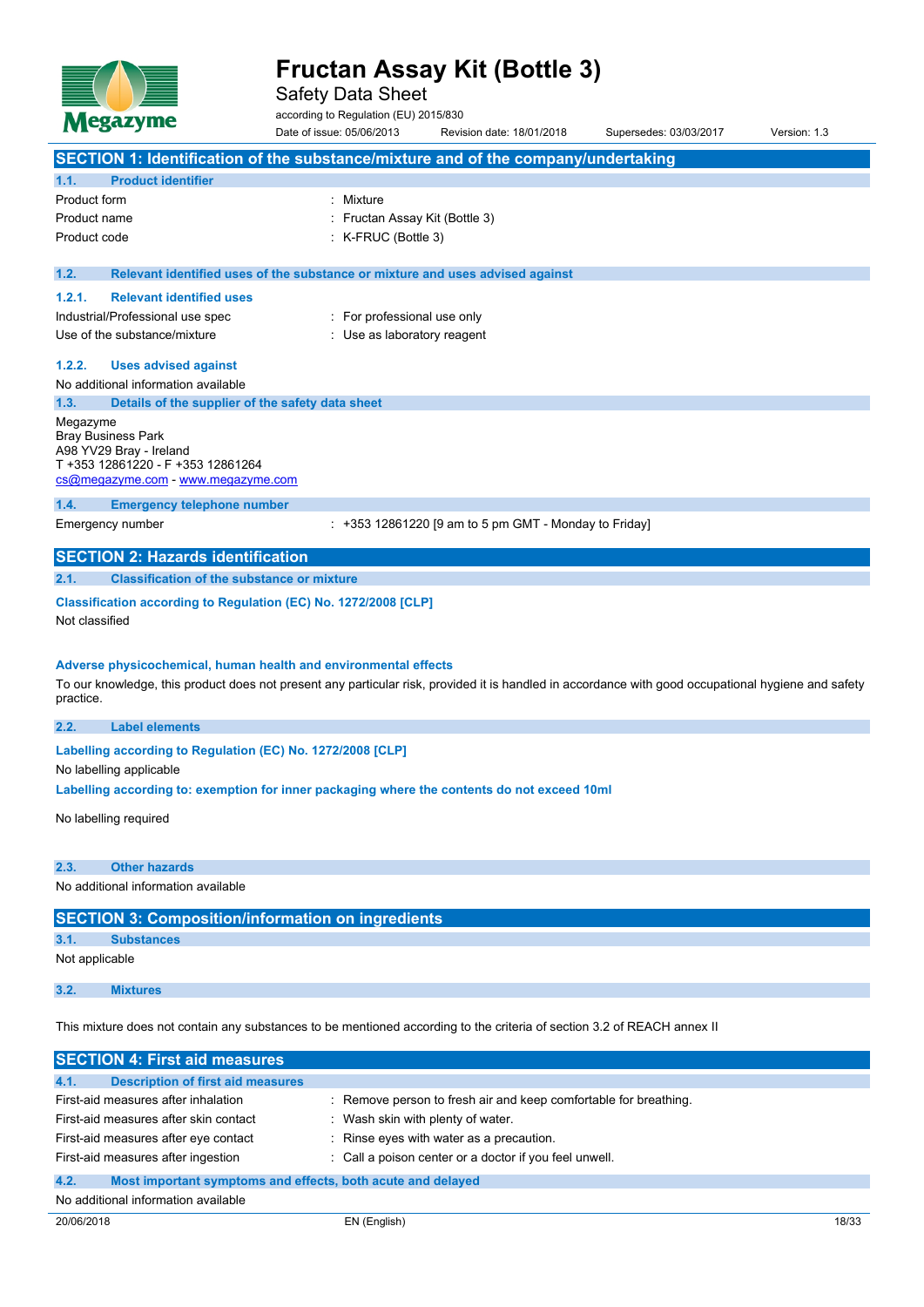Safety Data Sheet

according to Regulation (EU) 2015/830

| 4.3.                                    |                                                                     | Indication of any immediate medical attention and special treatment needed                                                                                   |  |  |  |
|-----------------------------------------|---------------------------------------------------------------------|--------------------------------------------------------------------------------------------------------------------------------------------------------------|--|--|--|
| Treat symptomatically.                  |                                                                     |                                                                                                                                                              |  |  |  |
| <b>SECTION 5: Firefighting measures</b> |                                                                     |                                                                                                                                                              |  |  |  |
| 5.1.                                    | <b>Extinguishing media</b>                                          |                                                                                                                                                              |  |  |  |
|                                         | Suitable extinguishing media                                        | : Water spray. Dry powder. Foam.                                                                                                                             |  |  |  |
| 5.2.                                    | Special hazards arising from the substance or mixture               |                                                                                                                                                              |  |  |  |
| fire                                    | Hazardous decomposition products in case of                         | : Toxic fumes may be released.                                                                                                                               |  |  |  |
| 5.3.                                    | <b>Advice for firefighters</b>                                      |                                                                                                                                                              |  |  |  |
|                                         | Protection during firefighting                                      | : Do not attempt to take action without suitable protective equipment. Self-contained breathing<br>apparatus. Complete protective clothing.                  |  |  |  |
|                                         | <b>SECTION 6: Accidental release measures</b>                       |                                                                                                                                                              |  |  |  |
| 6.1.                                    | Personal precautions, protective equipment and emergency procedures |                                                                                                                                                              |  |  |  |
| 6.1.1.                                  | For non-emergency personnel                                         |                                                                                                                                                              |  |  |  |
|                                         | Emergency procedures                                                | : Ventilate spillage area.                                                                                                                                   |  |  |  |
| 6.1.2.                                  | For emergency responders                                            |                                                                                                                                                              |  |  |  |
|                                         | Protective equipment                                                | Do not attempt to take action without suitable protective equipment. For further information<br>refer to section 8: "Exposure controls/personal protection". |  |  |  |
| 6.2.                                    | <b>Environmental precautions</b>                                    |                                                                                                                                                              |  |  |  |
|                                         | Avoid release to the environment.                                   |                                                                                                                                                              |  |  |  |
| 6.3.                                    | Methods and material for containment and cleaning up                |                                                                                                                                                              |  |  |  |
|                                         | Methods for cleaning up                                             | : Mechanically recover the product.                                                                                                                          |  |  |  |
| Other information                       |                                                                     | : Dispose of materials or solid residues at an authorized site.                                                                                              |  |  |  |
| 6.4.                                    | <b>Reference to other sections</b>                                  |                                                                                                                                                              |  |  |  |
|                                         | For further information refer to section 13.                        |                                                                                                                                                              |  |  |  |
|                                         | <b>SECTION 7: Handling and storage</b>                              |                                                                                                                                                              |  |  |  |
| 7.1.                                    | <b>Precautions for safe handling</b>                                |                                                                                                                                                              |  |  |  |
|                                         | Precautions for safe handling                                       | Ensure good ventilation of the work station. Wear personal protective equipment.                                                                             |  |  |  |
|                                         | Hygiene measures                                                    | Do not eat, drink or smoke when using this product. Always wash hands after handling the<br>product.                                                         |  |  |  |
| 7.2.                                    | Conditions for safe storage, including any incompatibilities        |                                                                                                                                                              |  |  |  |
|                                         | Storage conditions                                                  | : Store in a well-ventilated place. Keep cool.                                                                                                               |  |  |  |
| 7.3.                                    | Specific end use(s)                                                 |                                                                                                                                                              |  |  |  |
|                                         | No additional information available                                 |                                                                                                                                                              |  |  |  |
|                                         | <b>SECTION 8: Exposure controls/personal protection</b>             |                                                                                                                                                              |  |  |  |
| 8.1.                                    | <b>Control parameters</b>                                           |                                                                                                                                                              |  |  |  |
|                                         | No additional information available                                 |                                                                                                                                                              |  |  |  |
| 8.2.                                    | <b>Exposure controls</b>                                            |                                                                                                                                                              |  |  |  |
|                                         | Appropriate engineering controls:                                   |                                                                                                                                                              |  |  |  |
|                                         | Ensure good ventilation of the work station.                        |                                                                                                                                                              |  |  |  |
|                                         | Hand protection:                                                    |                                                                                                                                                              |  |  |  |

## Protective gloves

| Type              | Material             | Permeation | Thickness (mm) | Penetration | Standard    |
|-------------------|----------------------|------------|----------------|-------------|-------------|
| Disposable gloves | Nitrile rubber (NBR) | minutes    |                | י ט         | 374-2<br>EN |

## **Eye protection:**

Safety glasses

| Type           | Use  | <b>Characteristics</b> | <b>Standard</b> |
|----------------|------|------------------------|-----------------|
| Safety glasses | Dust | With side shields      | <b>EN 166</b>   |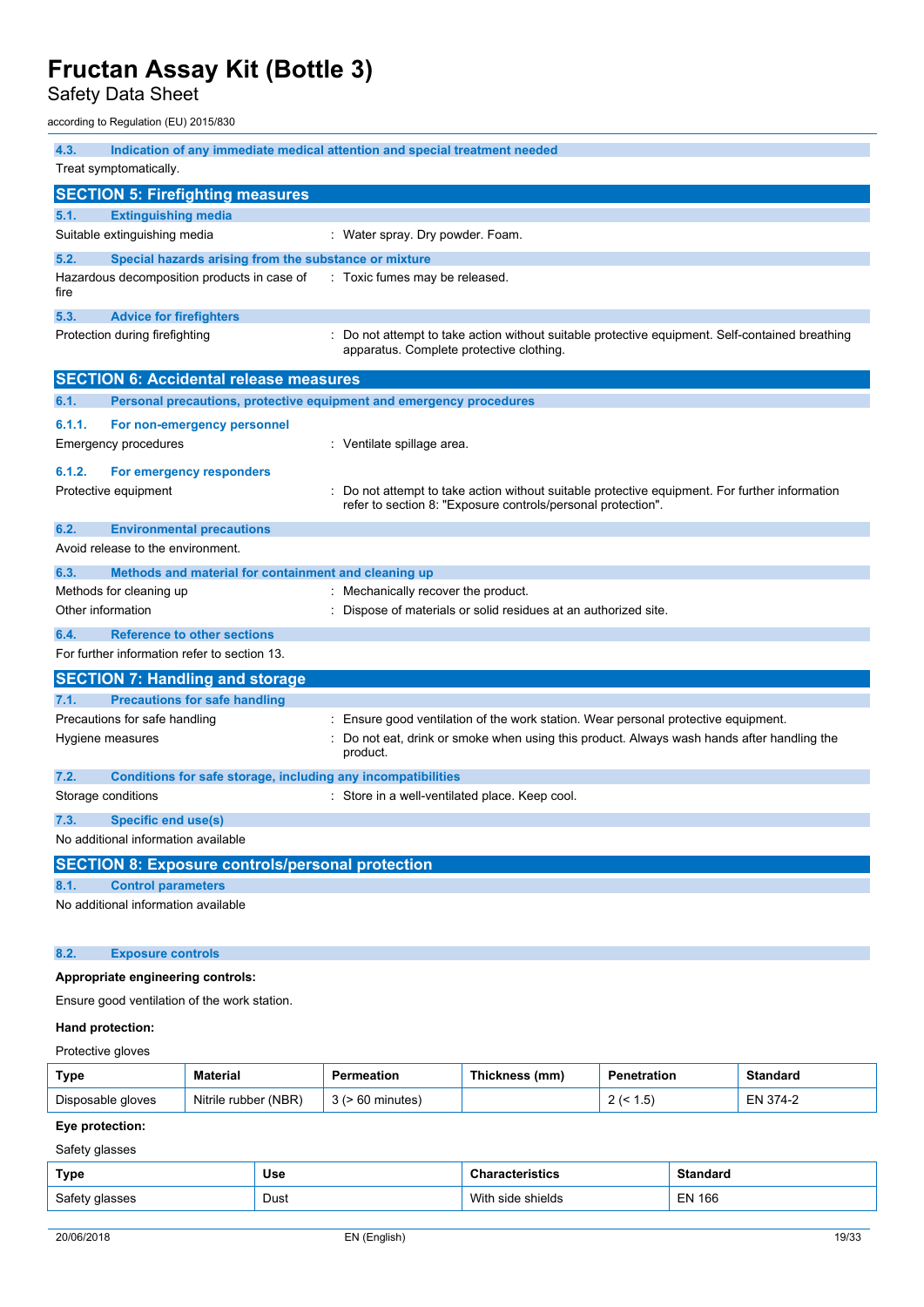## Safety Data Sheet

according to Regulation (EU) 2015/830

#### **Skin and body protection:**

Wear suitable protective clothing

| <b>Type</b> | <b>Standard</b> |
|-------------|-----------------|
| Lab coat    |                 |

## **Respiratory protection:**

In case of insufficient ventilation, wear suitable respiratory equipment

|                      | Filter type | Condition                      | <b>Standard</b> |
|----------------------|-------------|--------------------------------|-----------------|
| Type P1<br>Dust mask |             | Protection for Solid particles | EN 143. EN 149  |



## **Environmental exposure controls:**

Avoid release to the environment.

| <b>SECTION 9: Physical and chemical properties</b>            |                   |  |  |
|---------------------------------------------------------------|-------------------|--|--|
| 9.1.<br>Information on basic physical and chemical properties |                   |  |  |
| Physical state                                                | Solid             |  |  |
| Colour                                                        | No data available |  |  |
| Odour                                                         | No data available |  |  |
| Odour threshold                                               | No data available |  |  |
| рH                                                            | No data available |  |  |
| Relative evaporation rate (butylacetate=1)                    | No data available |  |  |
| Melting point                                                 | No data available |  |  |
| Freezing point                                                | Not applicable    |  |  |
| Boiling point                                                 | No data available |  |  |
| Flash point                                                   | Not applicable    |  |  |
| Auto-ignition temperature                                     | Not applicable    |  |  |
| Decomposition temperature                                     | No data available |  |  |
| Flammability (solid, gas)                                     | Non flammable.    |  |  |
| Vapour pressure                                               | No data available |  |  |
| Relative vapour density at 20 °C                              | No data available |  |  |
| Relative density                                              | Not applicable    |  |  |
| Solubility                                                    | Soluble in water. |  |  |
| Log Pow                                                       | No data available |  |  |
| Viscosity, kinematic                                          | Not applicable    |  |  |
| Viscosity, dynamic                                            | No data available |  |  |
| <b>Explosive properties</b>                                   | No data available |  |  |
| Oxidising properties                                          | No data available |  |  |
| <b>Explosive limits</b>                                       | Not applicable    |  |  |
| <b>Other information</b><br>9.2.                              |                   |  |  |
| No additional information available                           |                   |  |  |
| <b>SECTION 10: Stability and reactivity</b>                   |                   |  |  |

## **10.1. Reactivity**

The product is non-reactive under normal conditions of use, storage and transport.

#### **10.2. Chemical stability**

Stable under normal conditions.

### **10.3. Possibility of hazardous reactions**

No dangerous reactions known under normal conditions of use.

### **10.4. Conditions to avoid**

None under recommended storage and handling conditions (see section 7).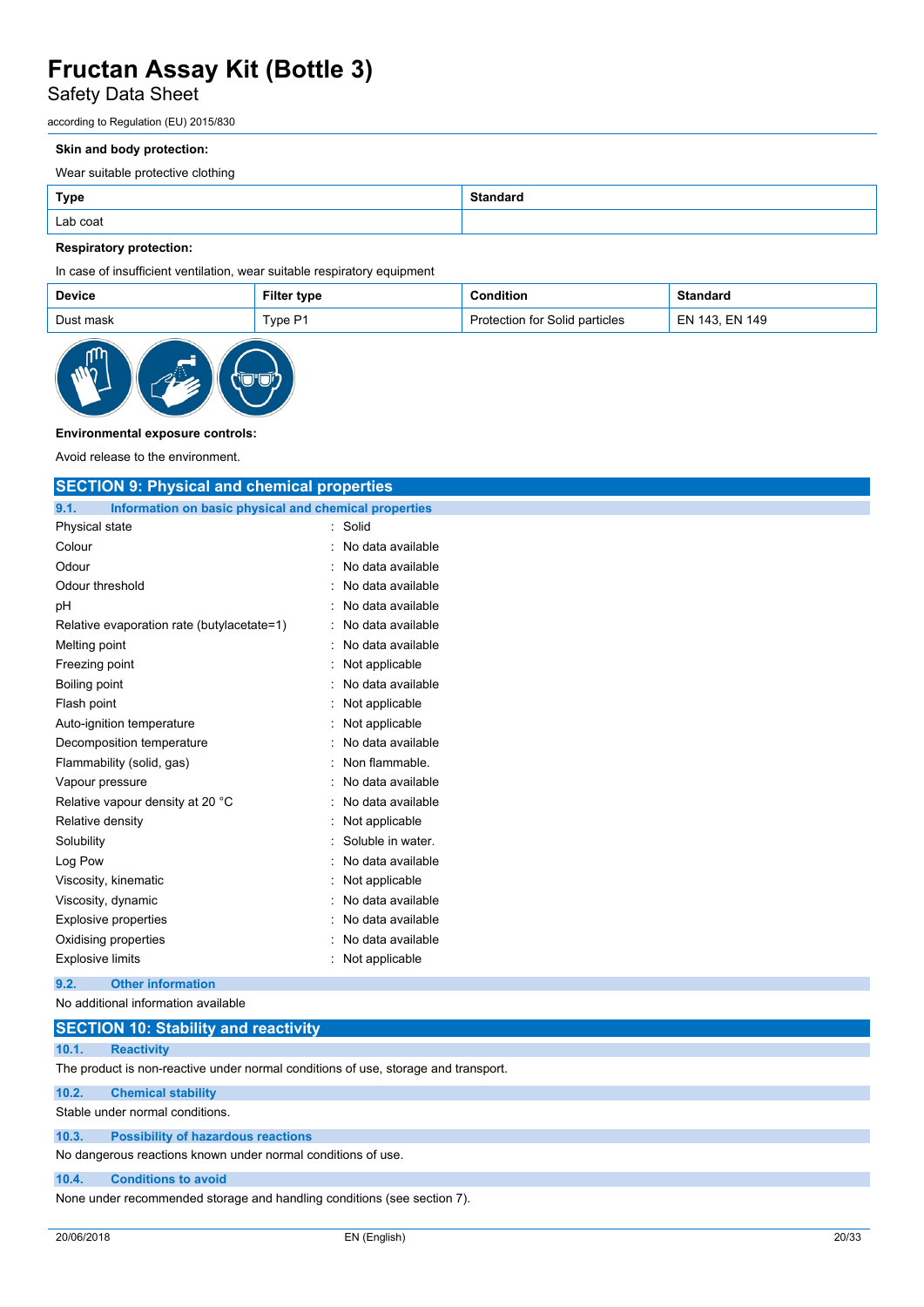## Safety Data Sheet

according to Regulation (EU) 2015/830

## **10.5. Incompatible materials**

### No additional information available

## **10.6. Hazardous decomposition products**

Under normal conditions of storage and use, hazardous decomposition products should not be produced.

| <b>SECTION 11: Toxicological information</b>  |                  |  |
|-----------------------------------------------|------------------|--|
| Information on toxicological effects<br>11.1. |                  |  |
| Acute toxicity (oral)                         | : Not classified |  |
| Acute toxicity (dermal)                       | : Not classified |  |
| Acute toxicity (inhalation)                   | : Not classified |  |
| Skin corrosion/irritation                     | : Not classified |  |
| Serious eye damage/irritation                 | : Not classified |  |
| Respiratory or skin sensitisation             | : Not classified |  |
| Germ cell mutagenicity                        | : Not classified |  |
| Carcinogenicity                               | : Not classified |  |
| Reproductive toxicity                         | : Not classified |  |
| STOT-single exposure                          | : Not classified |  |
| STOT-repeated exposure                        | : Not classified |  |
| Aspiration hazard                             | : Not classified |  |

| <b>SECTION 12: Ecological information</b>          |                                                                                                                            |
|----------------------------------------------------|----------------------------------------------------------------------------------------------------------------------------|
| 12.1.<br><b>Toxicity</b>                           |                                                                                                                            |
| Ecology - general                                  | : The product is not considered harmful to aquatic organisms nor to cause long-term adverse<br>effects in the environment. |
| Acute aquatic toxicity                             | : Not classified                                                                                                           |
| Chronic aquatic toxicity                           | : Not classified                                                                                                           |
| 12.2.<br><b>Persistence and degradability</b>      |                                                                                                                            |
| No additional information available                |                                                                                                                            |
|                                                    |                                                                                                                            |
| 12.3.<br><b>Bioaccumulative potential</b>          |                                                                                                                            |
| No additional information available                |                                                                                                                            |
| <b>Mobility in soil</b><br>12.4.                   |                                                                                                                            |
| No additional information available                |                                                                                                                            |
| 12.5.<br><b>Results of PBT and vPvB assessment</b> |                                                                                                                            |
| No additional information available                |                                                                                                                            |
| <b>Other adverse effects</b><br>12.6.              |                                                                                                                            |
| No additional information available                |                                                                                                                            |
| <b>SECTION 13: Disposal considerations</b>         |                                                                                                                            |
| <b>Waste treatment methods</b><br>13.1.            |                                                                                                                            |
| Waste treatment methods                            | : Dispose of contents/container in accordance with licensed collector's sorting instructions.                              |
| <b>SECTION 14: Transport information</b>           |                                                                                                                            |
| In accordance with ADR / RID / IMDG / IATA / ADN   |                                                                                                                            |
| <b>ADR</b>                                         | <b>IATA</b>                                                                                                                |
| 14.1.<br><b>UN number</b>                          |                                                                                                                            |

| <u> Дрізн</u>                              |                |       |
|--------------------------------------------|----------------|-------|
| <b>UN number</b><br>14.1.                  |                |       |
| Not applicable                             | Not applicable |       |
| 14.2.<br>UN proper shipping name           |                |       |
| Not applicable                             | Not applicable |       |
| 14.3.<br><b>Transport hazard class(es)</b> |                |       |
| Not applicable                             | Not applicable |       |
| 14.4.<br><b>Packing group</b>              |                |       |
| Not applicable                             | Not applicable |       |
| <b>Environmental hazards</b><br>14.5.      |                |       |
| Not applicable                             | Not applicable |       |
| 20/06/2018                                 | EN (English)   | 21/33 |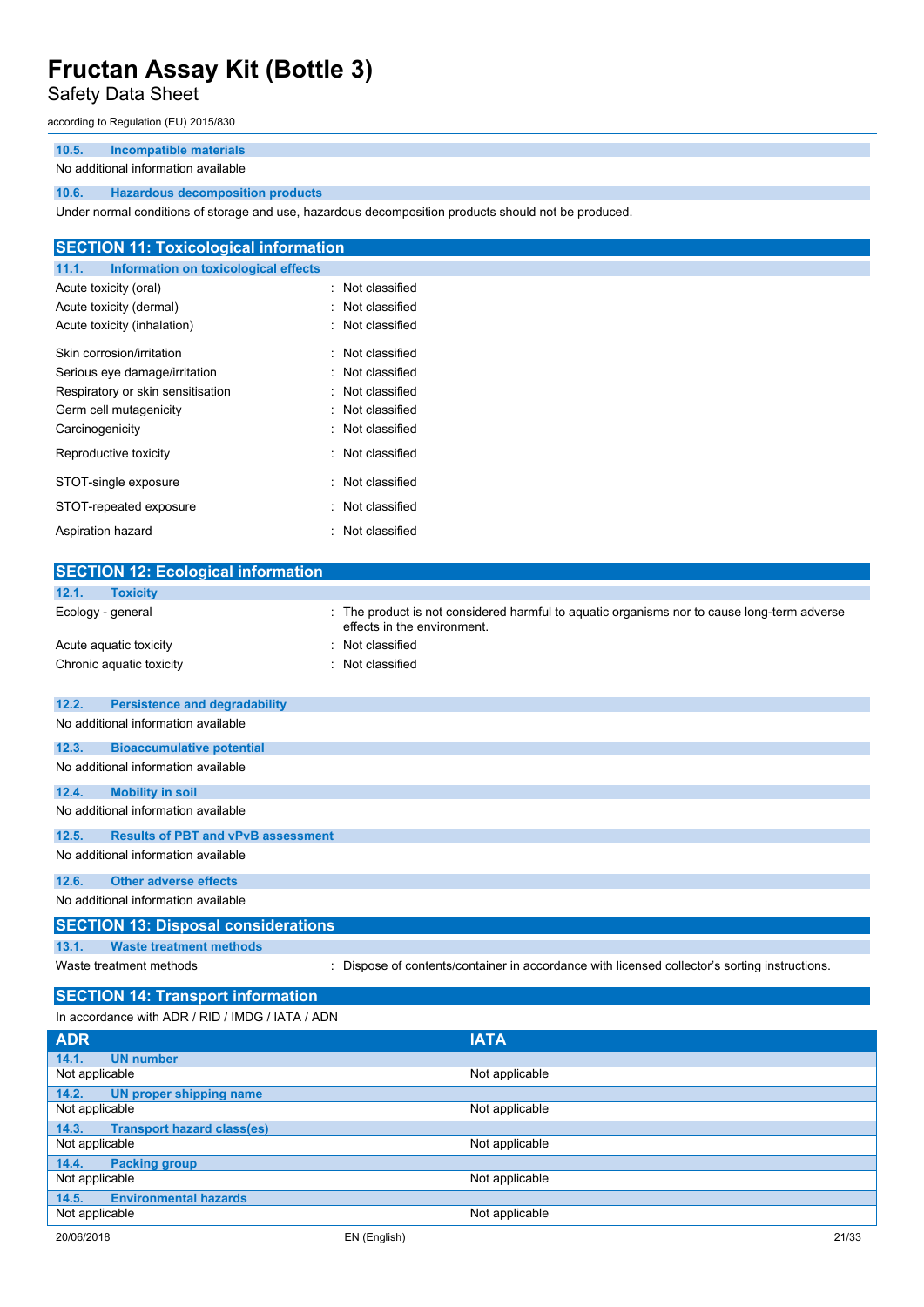Safety Data Sheet

according to Regulation (EU) 2015/830

| <b>ADR</b> | <b>IATA</b>                                                        |  |  |
|------------|--------------------------------------------------------------------|--|--|
|            | No supplementary information available                             |  |  |
| 14.6.      | <b>Special precautions for user</b>                                |  |  |
|            | - Overland transport                                               |  |  |
|            | Not applicable                                                     |  |  |
|            | - Air transport                                                    |  |  |
|            | Not applicable                                                     |  |  |
| 14.7.      | Transport in bulk according to Annex II of Marpol and the IBC Code |  |  |

Not applicable

## **SECTION 15: Regulatory information**

**15.1. Safety, health and environmental regulations/legislation specific for the substance or mixture**

## **15.1.1. EU-Regulations**

Contains no REACH substances with Annex XVII restrictions Contains no substance on the REACH candidate list Contains no REACH Annex XIV substances

### **15.1.2. National regulations**

No additional information available

### **15.2. Chemical safety assessment**

No chemical safety assessment has been carried out

## **SECTION 16: Other information**

SDS EU (REACH Annex II)

This information is based on our current knowledge and is intended to describe the product for the purposes of health, safety and environmental requirements only. It should not therefore be<br>construed as guaranteeing any sp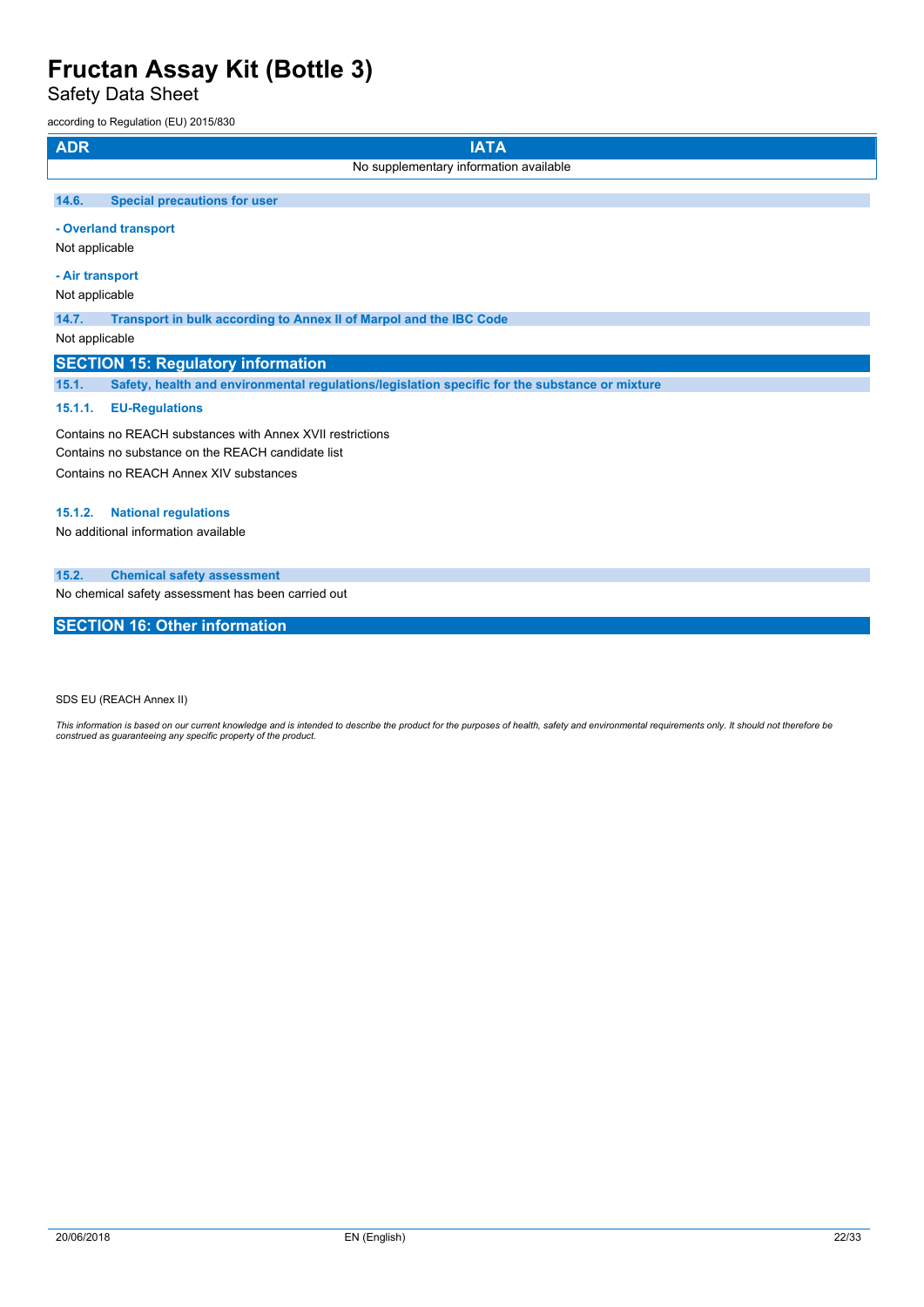

Safety Data Sheet

according to Regulation (EU) 2015/830

Date of issue: 05/06/2013 Revision date: 18/01/2018 Supersedes: 03/03/2017 Version: 1.3 **SECTION 1: Identification of the substance/mixture and of the company/undertaking 1.1. Product identifier** Product form : Nixture Product name : Fructan Assay Kit (Bottle 2) Product code : K-FRUC (Bottle 2) **1.2. Relevant identified uses of the substance or mixture and uses advised against 1.2.1. Relevant identified uses** Industrial/Professional use spec : For professional use only Use of the substance/mixture in the substance/mixture in the substance of the substance of the substance of the substance of the substance of the substance of the substance of the substance of the substance of the substanc **1.2.2. Uses advised against** No additional information available **1.3. Details of the supplier of the safety data sheet** Megazyme Bray Business Park A98 YV29 Bray - Ireland T +353 12861220 - F +353 12861264 [cs@megazyme.com](mailto:cs@megazyme.com) - <www.megazyme.com> **1.4. Emergency telephone number** Emergency number : +353 12861220 [9 am to 5 pm GMT - Monday to Friday] **SECTION 2: Hazards identification 2.1. Classification of the substance or mixture Classification according to Regulation (EC) No. 1272/2008 [CLP]** Not classified **Adverse physicochemical, human health and environmental effects** To our knowledge, this product does not present any particular risk, provided it is handled in accordance with good occupational hygiene and safety practice. **2.2. Label elements Labelling according** to **Regulation** (EC) No. 1272/2008 [CLP] EUH-statements : EUH208 - Contains Fructofuranosidase, β-, exo-Inulinase, Inulinase. May produce an allergic reaction. EUH210 - Safety data sheet available on request. **Labelling according to: exemption for inner packaging where the contents do not exceed 10ml** No labelling required **2.3. Other hazards** No additional information available **SECTION 3: Composition/information on ingredients 3.1. Substances** Not applicable **3.2. Mixtures**

This mixture does not contain any substances to be mentioned according to the criteria of section 3.2 of REACH annex II

| <b>SECTION 4: First aid measures</b>             |                                                                                                                                             |       |
|--------------------------------------------------|---------------------------------------------------------------------------------------------------------------------------------------------|-------|
| <b>Description of first aid measures</b><br>4.1. |                                                                                                                                             |       |
| First-aid measures general                       | : Call a poison center or a doctor if you feel unwell.                                                                                      |       |
| First-aid measures after inhalation              | : Remove person to fresh air and keep comfortable for breathing. If experiencing respiratory<br>symptoms: Call a poison center or a doctor. |       |
| First-aid measures after skin contact            | Wash skin with plenty of water.                                                                                                             |       |
| First-aid measures after eye contact             | Rinse eyes with water as a precaution.                                                                                                      |       |
| 20/06/2018                                       | EN (English)                                                                                                                                | 23/33 |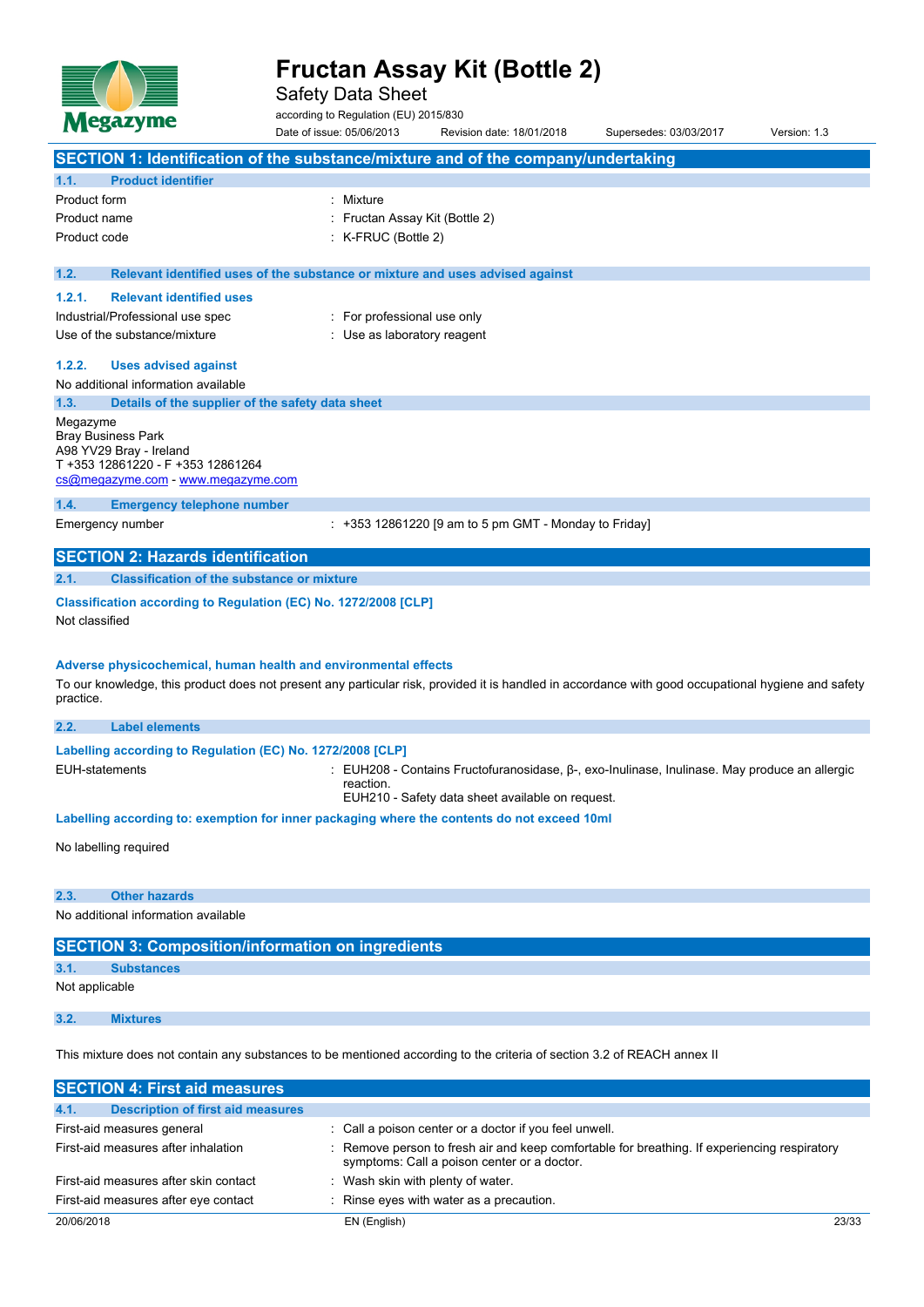## Safety Data Sheet

| according to Regulation (EU) 2015/830                                       |                                                                                                                                           |
|-----------------------------------------------------------------------------|-------------------------------------------------------------------------------------------------------------------------------------------|
| First-aid measures after ingestion                                          | : Call a poison center or a doctor if you feel unwell.                                                                                    |
| 4.2.<br>Most important symptoms and effects, both acute and delayed         |                                                                                                                                           |
| Symptoms/effects after inhalation                                           | : May cause allergy or asthma symptoms or breathing difficulties if inhaled.                                                              |
| 4.3.                                                                        | Indication of any immediate medical attention and special treatment needed                                                                |
| Treat symptomatically.                                                      |                                                                                                                                           |
| <b>SECTION 5: Firefighting measures</b>                                     |                                                                                                                                           |
| 5.1.<br><b>Extinguishing media</b>                                          |                                                                                                                                           |
| Suitable extinguishing media                                                | : Water spray. Dry powder. Foam.                                                                                                          |
| 5.2.<br>Special hazards arising from the substance or mixture               |                                                                                                                                           |
| Hazardous decomposition products in case of<br>fire                         | : Toxic fumes may be released.                                                                                                            |
| 5.3.<br><b>Advice for firefighters</b>                                      |                                                                                                                                           |
| Protection during firefighting                                              | Do not attempt to take action without suitable protective equipment. Self-contained breathing<br>apparatus. Complete protective clothing. |
| <b>SECTION 6: Accidental release measures</b>                               |                                                                                                                                           |
| 6.1.<br>Personal precautions, protective equipment and emergency procedures |                                                                                                                                           |
| 6.1.1.<br>For non-emergency personnel                                       |                                                                                                                                           |
| Emergency procedures                                                        | : Ventilate spillage area. Avoid breathing dust.                                                                                          |
| 6.1.2.<br>For emergency responders                                          |                                                                                                                                           |
| Protective equipment                                                        | Do not attempt to take action without suitable protective equipment. For further information                                              |
|                                                                             | refer to section 8: "Exposure controls/personal protection".                                                                              |
| 6.2.<br><b>Environmental precautions</b>                                    |                                                                                                                                           |
| Avoid release to the environment.                                           |                                                                                                                                           |
| 6.3.<br>Methods and material for containment and cleaning up                |                                                                                                                                           |
| Methods for cleaning up                                                     | : Mechanically recover the product.                                                                                                       |
| Other information                                                           | : Dispose of materials or solid residues at an authorized site.                                                                           |
| 6.4.<br><b>Reference to other sections</b>                                  |                                                                                                                                           |
| For further information refer to section 13.                                |                                                                                                                                           |
| <b>SECTION 7: Handling and storage</b>                                      |                                                                                                                                           |
| <b>Precautions for safe handling</b><br>7.1.                                |                                                                                                                                           |
| Precautions for safe handling                                               | : Ensure good ventilation of the work station. Wear personal protective equipment. Avoid<br>breathing dust.                               |
| Hygiene measures                                                            | Do not eat, drink or smoke when using this product. Always wash hands after handling the<br>product.                                      |
| 7.2.<br>Conditions for safe storage, including any incompatibilities        |                                                                                                                                           |
| Storage conditions                                                          | : Store in a well-ventilated place. Keep cool.                                                                                            |
| <b>Specific end use(s)</b><br>7.3.                                          |                                                                                                                                           |
| No additional information available                                         |                                                                                                                                           |
| <b>SECTION 8: Exposure controls/personal protection</b>                     |                                                                                                                                           |
| 8.1.<br><b>Control parameters</b>                                           |                                                                                                                                           |
| No additional information available                                         |                                                                                                                                           |
| 8.2.<br><b>Exposure controls</b>                                            |                                                                                                                                           |

### **Appropriate engineering controls:**

Ensure good ventilation of the work station.

## **Hand protection:**

Protective gloves

| Type              | <b>Material</b>      |              | Thickness (mm) | etration          | Standard |
|-------------------|----------------------|--------------|----------------|-------------------|----------|
| Disposable gloves | Nitrile rubber (NBR) | ⋅60 minutes) |                | י ט<br>$\epsilon$ | EN 374-2 |

## **Eye protection:**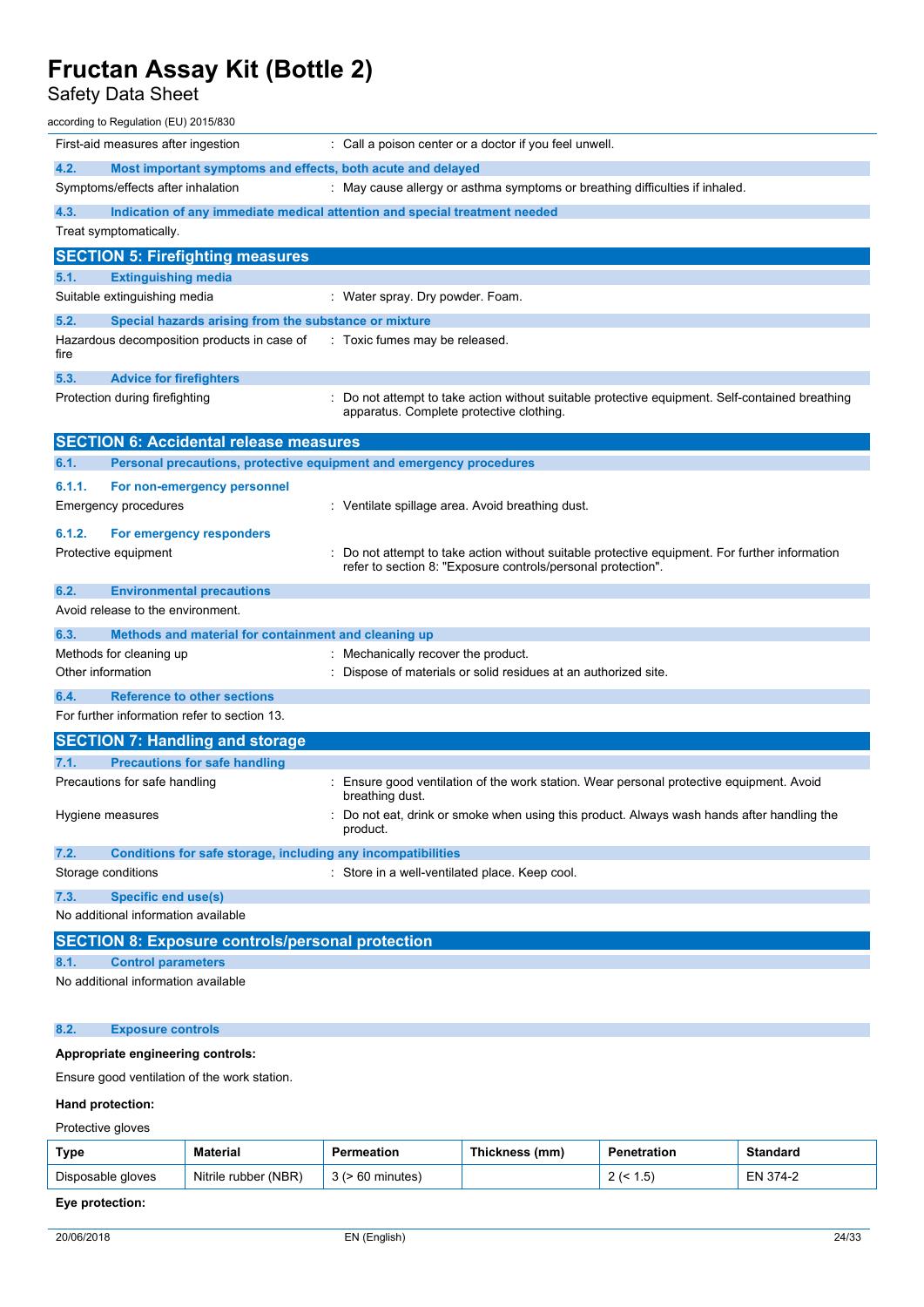Safety Data Sheet

according to Regulation (EU) 2015/830

## Safety glasses

| Type           | Use  |                           |               |
|----------------|------|---------------------------|---------------|
| Safety glasses | Dust | With<br>: shields<br>cida | <b>EN 166</b> |

## **Skin and body protection:**

Wear suitable protective clothing

| Type     | C <sub>1</sub><br>. |
|----------|---------------------|
| Lab coat |                     |

## **Respiratory protection:**

In case of insufficient ventilation, wear suitable respiratory equipment. [In case of inadequate ventilation] wear respiratory protection.

| <b>Device</b> | Filter type | <b>Condition</b>               | <b>Standard</b> |
|---------------|-------------|--------------------------------|-----------------|
| Dust mask     | Type P1     | Protection for Solid particles | EN 143. EN 149  |
|               |             |                                |                 |



#### **Environmental exposure controls:**

Avoid release to the environment.

| <b>SECTION 9: Physical and chemical properties</b>            |                   |
|---------------------------------------------------------------|-------------------|
| 9.1.<br>Information on basic physical and chemical properties |                   |
| Physical state                                                | Solid             |
| Colour                                                        | No data available |
| Odour                                                         | No data available |
| Odour threshold                                               | No data available |
| рH                                                            | No data available |
| Relative evaporation rate (butylacetate=1)                    | No data available |
| Melting point                                                 | No data available |
| Freezing point                                                | Not applicable    |
| Boiling point                                                 | No data available |
| Flash point                                                   | Not applicable    |
| Auto-ignition temperature                                     | Not applicable    |
| Decomposition temperature                                     | No data available |
| Flammability (solid, gas)                                     | Non flammable.    |
| Vapour pressure                                               | No data available |
| Relative vapour density at 20 °C                              | No data available |
| Relative density                                              | Not applicable    |
| Solubility                                                    | Soluble in water. |
| Log Pow                                                       | No data available |
| Viscosity, kinematic                                          | Not applicable    |
| Viscosity, dynamic                                            | No data available |
| <b>Explosive properties</b>                                   | No data available |
| Oxidising properties                                          | No data available |
| <b>Explosive limits</b>                                       | Not applicable    |
| 9.2.<br><b>Other information</b>                              |                   |

No additional information available

| <b>SECTION 10: Stability and reactivity</b> |  |
|---------------------------------------------|--|
|                                             |  |

## **10.1. Reactivity**

The product is non-reactive under normal conditions of use, storage and transport.

## **10.2. Chemical stability**

Stable under normal conditions.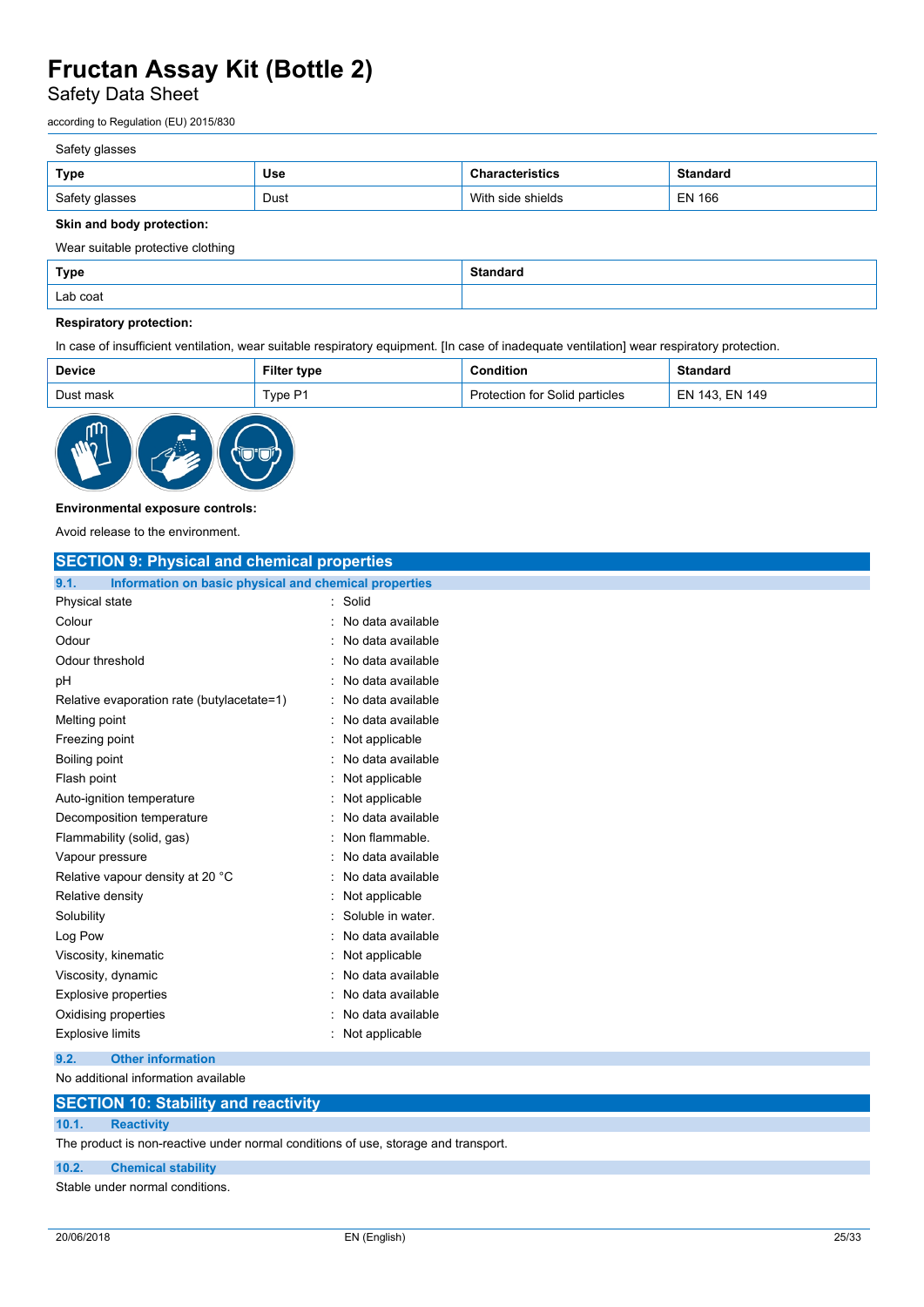# Safety Data Sheet

according to Regulation (EU) 2015/830

| <b>Possibility of hazardous reactions</b><br>10.3.                                                   |  |  |
|------------------------------------------------------------------------------------------------------|--|--|
| No dangerous reactions known under normal conditions of use.                                         |  |  |
| <b>Conditions to avoid</b><br>10.4.                                                                  |  |  |
| None under recommended storage and handling conditions (see section 7).                              |  |  |
| <b>Incompatible materials</b><br>10.5.                                                               |  |  |
| No additional information available                                                                  |  |  |
| <b>Hazardous decomposition products</b><br>10.6.                                                     |  |  |
| Under normal conditions of storage and use, hazardous decomposition products should not be produced. |  |  |

| <b>SECTION 11: Toxicological information</b>                                                                               |
|----------------------------------------------------------------------------------------------------------------------------|
|                                                                                                                            |
| Not classified                                                                                                             |
| : Not classified                                                                                                           |
| : Not classified                                                                                                           |
| Not classified                                                                                                             |
| Not classified                                                                                                             |
| : Not classified                                                                                                           |
| : Not classified                                                                                                           |
| : Not classified                                                                                                           |
| : Not classified                                                                                                           |
| : Not classified                                                                                                           |
| : Not classified                                                                                                           |
| : Not classified                                                                                                           |
|                                                                                                                            |
| <b>SECTION 12: Ecological information</b>                                                                                  |
|                                                                                                                            |
| : The product is not considered harmful to aquatic organisms nor to cause long-term adverse<br>effects in the environment. |
| : Not classified                                                                                                           |
| : Not classified                                                                                                           |
|                                                                                                                            |

| 12.2. | <b>Persistence and degradability</b>       |                                                                                               |
|-------|--------------------------------------------|-----------------------------------------------------------------------------------------------|
|       | No additional information available        |                                                                                               |
| 12.3. | <b>Bioaccumulative potential</b>           |                                                                                               |
|       | No additional information available        |                                                                                               |
| 12.4. | <b>Mobility in soil</b>                    |                                                                                               |
|       | No additional information available        |                                                                                               |
| 12.5. | <b>Results of PBT and vPvB assessment</b>  |                                                                                               |
|       | No additional information available        |                                                                                               |
| 12.6. | Other adverse effects                      |                                                                                               |
|       | No additional information available        |                                                                                               |
|       | <b>SECTION 13: Disposal considerations</b> |                                                                                               |
| 13.1. | <b>Waste treatment methods</b>             |                                                                                               |
|       | Waste treatment methods                    | : Dispose of contents/container in accordance with licensed collector's sorting instructions. |
|       |                                            |                                                                                               |

## **SECTION 14: Transport information** In accordance with ADR / RID / IMDG / IATA / ADN

| <b>ADR</b>                       | <b>IATA</b>    |  |
|----------------------------------|----------------|--|
| 14.1.<br><b>UN</b> number        |                |  |
| Not applicable                   | Not applicable |  |
| 14.2. UN proper shipping name    |                |  |
| Not applicable<br>Not applicable |                |  |
|                                  |                |  |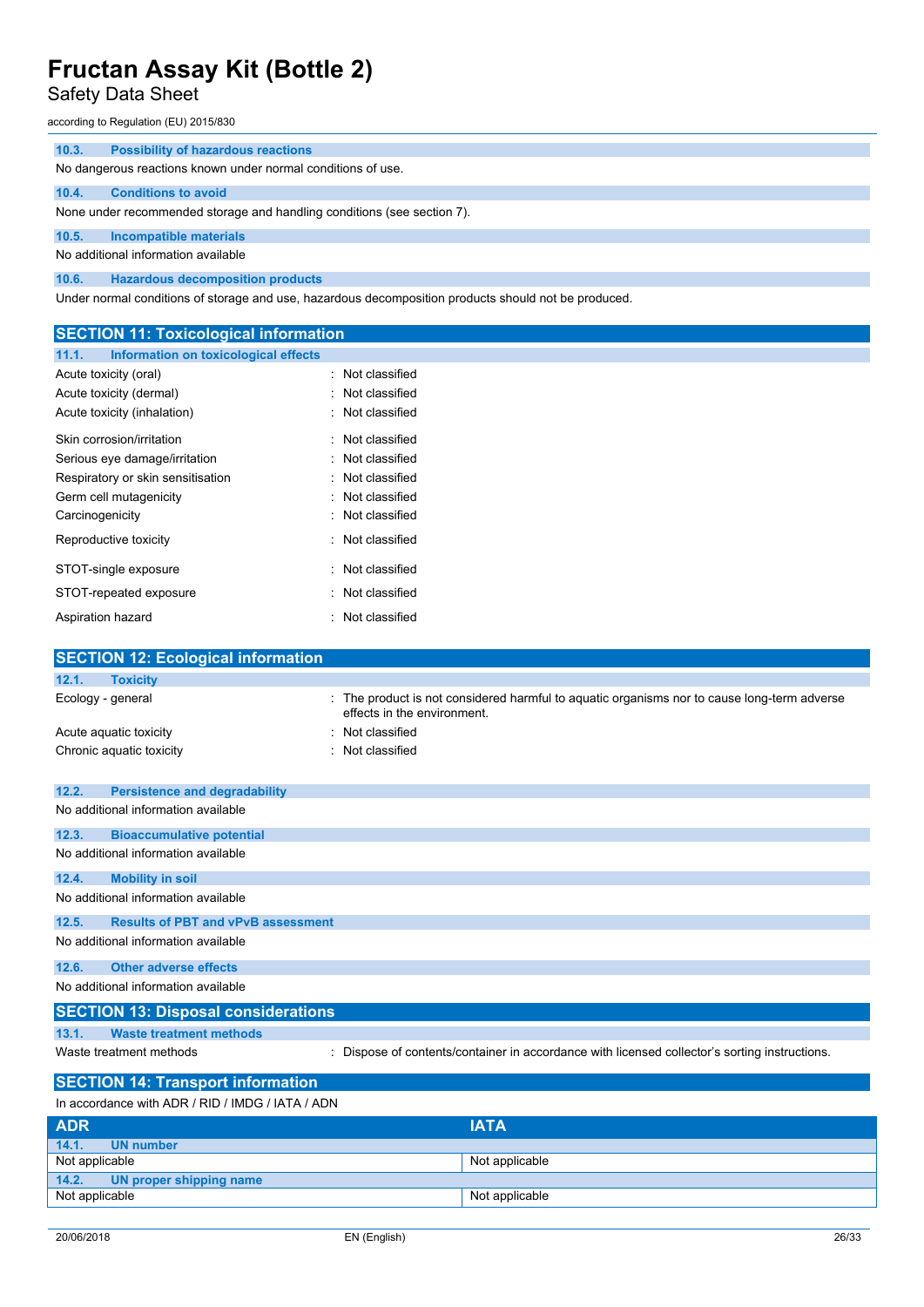Safety Data Sheet

according to Regulation (EU) 2015/830

| <b>ADR</b>                                 | <b>IATA</b>                            |
|--------------------------------------------|----------------------------------------|
| <b>Transport hazard class(es)</b><br>14.3. |                                        |
| Not applicable                             | Not applicable                         |
| <b>Packing group</b><br>14.4.              |                                        |
| Not applicable                             | Not applicable                         |
| <b>Environmental hazards</b><br>14.5.      |                                        |
| Not applicable                             | Not applicable                         |
|                                            | No supplementary information available |

#### **14.6. Special precautions for user**

### **- Overland transport**

Not applicable

## **- Air transport**

Not applicable

**14.7. Transport in bulk according to Annex II of Marpol and the IBC Code**

Not applicable

## **SECTION 15: Regulatory information**

**15.1. Safety, health and environmental regulations/legislation specific for the substance or mixture**

#### **15.1.1. EU-Regulations**

Contains no REACH substances with Annex XVII restrictions Contains no substance on the REACH candidate list Contains no REACH Annex XIV substances

#### **15.1.2. National regulations**

No additional information available

#### **15.2. Chemical safety assessment**

No chemical safety assessment has been carried out

### **SECTION 16: Other information**

#### Full text of H- and EUH-statements:

| <b>EUH208</b> | produce an allergic reaction.<br>∵ontairٻ<br>Mav<br>11 I S |
|---------------|------------------------------------------------------------|
| EUH210        | reauest.<br>। sheet available on<br>data<br>iatet∖         |

SDS EU (REACH Annex II)

This information is based on our current knowledge and is intended to describe the product for the purposes of health, safety and environmental requirements only. It should not therefore be<br>construed as guaranteeing any sp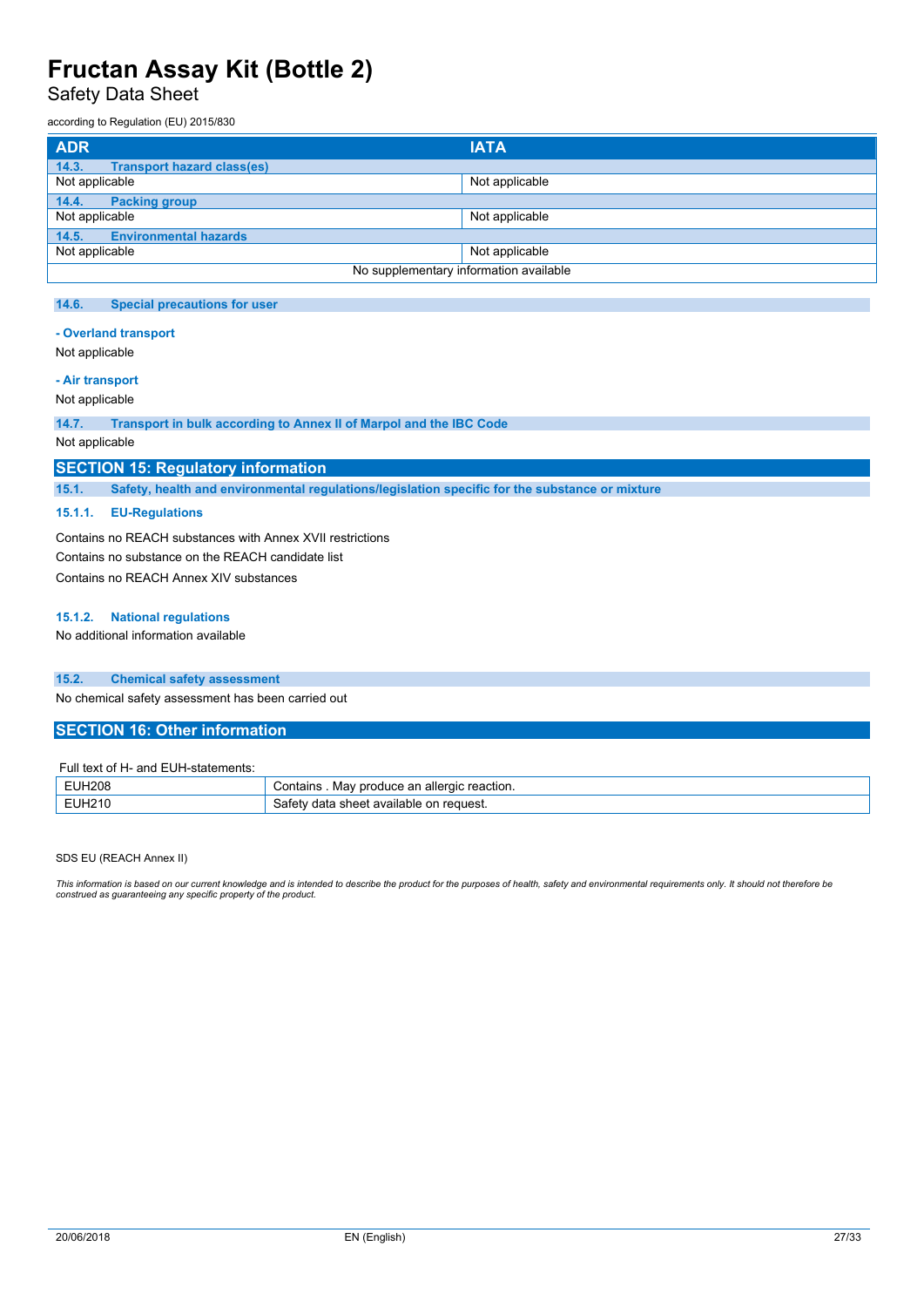

Safety Data Sheet

according to Regulation (EU) 2015/830

Date of issue: 05/06/2013 Revision date: 08/12/2017 Supersedes: 03/03/2017 Version: 1.3 **SECTION 1: Identification of the substance/mixture and of the company/undertaking 1.1. Product identifier** Product form : Nixture Product name : Fructan Assay Kit (Bottle 1) Product code : K-FRUC (Bottle 1) **1.2. Relevant identified uses of the substance or mixture and uses advised against 1.2.1. Relevant identified uses** Industrial/Professional use spec : For professional use only Use of the substance/mixture in the substance/mixture in the substance of the substance of the substance of the substance of the substance of the substance of the substance of the substance of the substance of the substanc **1.2.2. Uses advised against** No additional information available **1.3. Details of the supplier of the safety data sheet** Megazyme Bray Business Park A98 YV29 Bray - Ireland T +353 12861220 - F +353 12861264 [cs@megazyme.com](mailto:cs@megazyme.com) - <www.megazyme.com> **1.4. Emergency telephone number** Emergency number : +353 12861220 [9 am to 5 pm GMT - Monday to Friday] **SECTION 2: Hazards identification 2.1. Classification of the substance or mixture Classification according to Regulation (EC) No. 1272/2008 [CLP]** Respiratory sensitisation, Category 1 H334 Full text of H statements : see section 16 **Adverse physicochemical, human health and environmental effects** May cause allergy or asthma symptoms or breathing difficulties if inhaled. **2.2. Label elements Labelling according to Regulation** (EC) **No. 1272/2008** [CLP] Hazard pictograms (CLP) : GHS08 Signal word (CLP)  $\qquad \qquad$ : Danger Hazardous ingredients : Glucosidase (alpha), maltase; beta-Amylase; Pullulanase, Hazard statements (CLP) : H334 - May cause allergy or asthma symptoms or breathing difficulties if inhaled. Precautionary statements (CLP) : P261 - Avoid breathing dust. P284 - [In case of inadequate ventilation] wear respiratory protection. P304+P340 - IF INHALED: Remove person to fresh air and keep comfortable for breathing. P342+P311 - If experiencing respiratory symptoms: Call a POISON CENTER or doctor. P501 - Dispose of contents/container to hazardous or special waste collection point, in accordance with local, regional, national and/or international regulation. **Labelling according to: exemption for inner packaging where the contents do not exceed 10ml** Hazard pictograms (CLP) :

Hazardous ingredients : Glucosidase (alpha), maltase; beta-Amylase; Pullulanase,

GHS08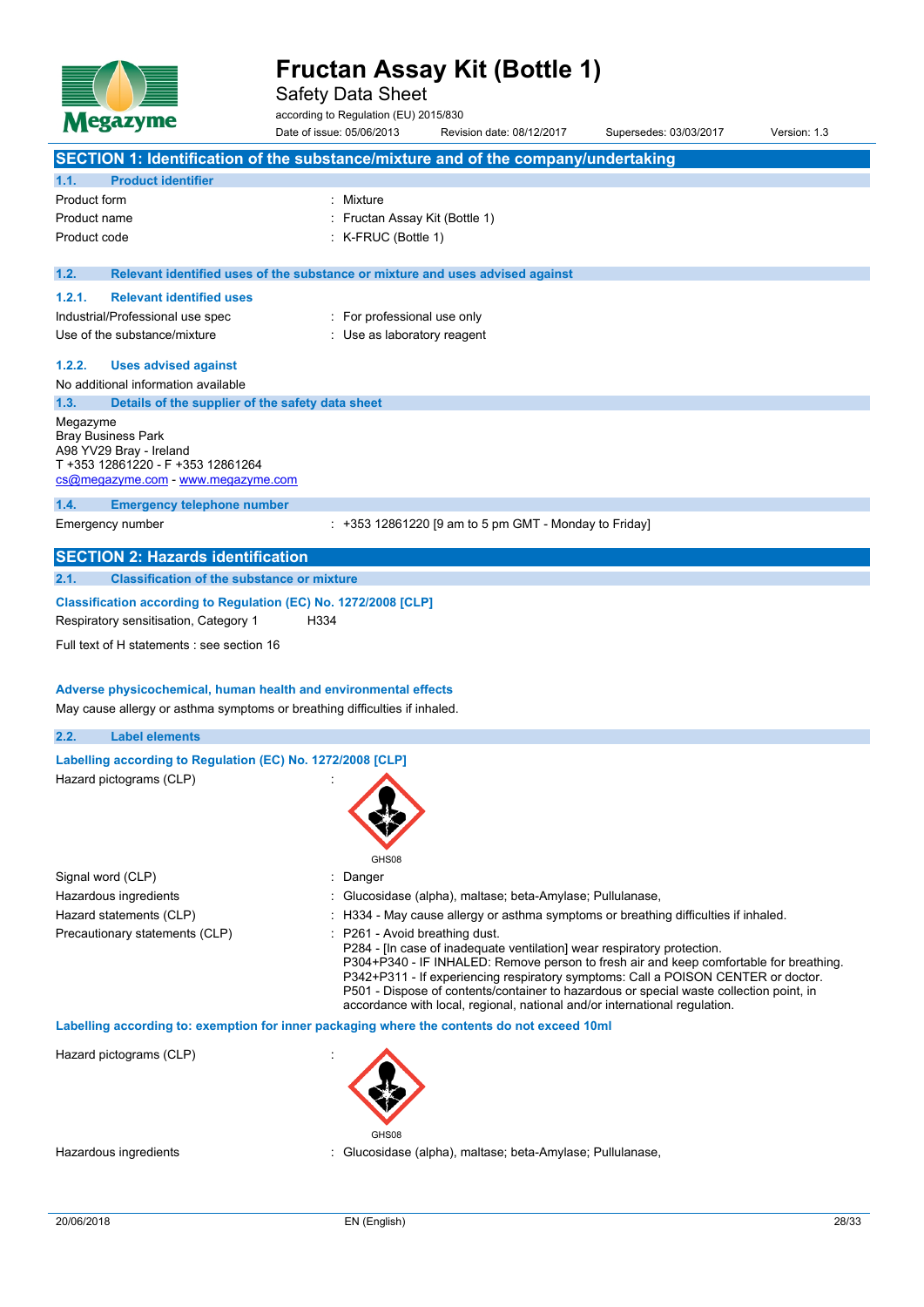Safety Data Sheet

according to Regulation (EU) 2015/830

## **2.3. Other hazards**

No additional information available

## **SECTION 3: Composition/information on ingredients**

### **3.1. Substances**

Not applicable

## **3.2. Mixtures**

| <b>Name</b>                  | <b>Product identifier</b>                                                | $\frac{0}{2}$ | <b>Classification according to</b><br><b>Regulation (EC) No.</b><br>1272/2008 [CLP] |
|------------------------------|--------------------------------------------------------------------------|---------------|-------------------------------------------------------------------------------------|
| Glucosidase (alpha), maltase | (CAS-No.) 9001-42-7<br>(EC-No.) 232-604-7                                | $50 - 60$     | Resp. Sens. 1, H334                                                                 |
| Pullulanase,                 | (CAS-No.) 9075-68-7<br>(EC-No.) 232-983-9                                | $30 - 40$     | Resp. Sens. 1, H334                                                                 |
| beta-Amylase                 | (CAS-No.) 9000-91-3<br>(EC-No.) 232-566-1<br>(EC Index-No.) 647-016-00-X | $5 - 10$      | Resp. Sens. 1, H334                                                                 |

#### Full text of H-statements: see section 16

|                   | <b>SECTION 4: First aid measures</b>                                |                                                                                                                                                              |
|-------------------|---------------------------------------------------------------------|--------------------------------------------------------------------------------------------------------------------------------------------------------------|
| 4.1.              | <b>Description of first aid measures</b>                            |                                                                                                                                                              |
|                   | First-aid measures general                                          | Call a poison center or a doctor if you feel unwell.                                                                                                         |
|                   | First-aid measures after inhalation                                 | Remove person to fresh air and keep comfortable for breathing. If experiencing respiratory<br>symptoms: Call a poison center or a doctor.                    |
|                   | First-aid measures after skin contact                               | Wash skin with plenty of water.                                                                                                                              |
|                   | First-aid measures after eye contact                                | Rinse eyes with water as a precaution.                                                                                                                       |
|                   | First-aid measures after ingestion                                  | Call a poison center or a doctor if you feel unwell.                                                                                                         |
| 4.2.              | Most important symptoms and effects, both acute and delayed         |                                                                                                                                                              |
|                   | Symptoms/effects after inhalation                                   | : May cause allergy or asthma symptoms or breathing difficulties if inhaled.                                                                                 |
| 4.3.              |                                                                     | Indication of any immediate medical attention and special treatment needed                                                                                   |
|                   | Treat symptomatically.                                              |                                                                                                                                                              |
|                   | <b>SECTION 5: Firefighting measures</b>                             |                                                                                                                                                              |
| 5.1.              | <b>Extinguishing media</b>                                          |                                                                                                                                                              |
|                   | Suitable extinguishing media                                        | : Water spray. Dry powder. Foam.                                                                                                                             |
| 5.2.              | Special hazards arising from the substance or mixture               |                                                                                                                                                              |
| fire              | Hazardous decomposition products in case of                         | : Toxic fumes may be released.                                                                                                                               |
| 5.3.              | <b>Advice for firefighters</b>                                      |                                                                                                                                                              |
|                   | Protection during firefighting                                      | Do not attempt to take action without suitable protective equipment. Self-contained breathing<br>apparatus. Complete protective clothing.                    |
|                   | <b>SECTION 6: Accidental release measures</b>                       |                                                                                                                                                              |
| 6.1.              | Personal precautions, protective equipment and emergency procedures |                                                                                                                                                              |
| 6.1.1.            | For non-emergency personnel                                         |                                                                                                                                                              |
|                   | <b>Emergency procedures</b>                                         | : Ventilate spillage area. Avoid breathing dust.                                                                                                             |
| 6.1.2.            | For emergency responders                                            |                                                                                                                                                              |
|                   | Protective equipment                                                | Do not attempt to take action without suitable protective equipment. For further information<br>refer to section 8: "Exposure controls/personal protection". |
| 6.2.              | <b>Environmental precautions</b>                                    |                                                                                                                                                              |
|                   | Avoid release to the environment.                                   |                                                                                                                                                              |
| 6.3.              | Methods and material for containment and cleaning up                |                                                                                                                                                              |
|                   | Methods for cleaning up                                             | : Mechanically recover the product.                                                                                                                          |
| Other information |                                                                     | Dispose of materials or solid residues at an authorized site.                                                                                                |
| 6.4.              | <b>Reference to other sections</b>                                  |                                                                                                                                                              |
|                   | For further information refer to section 13.                        |                                                                                                                                                              |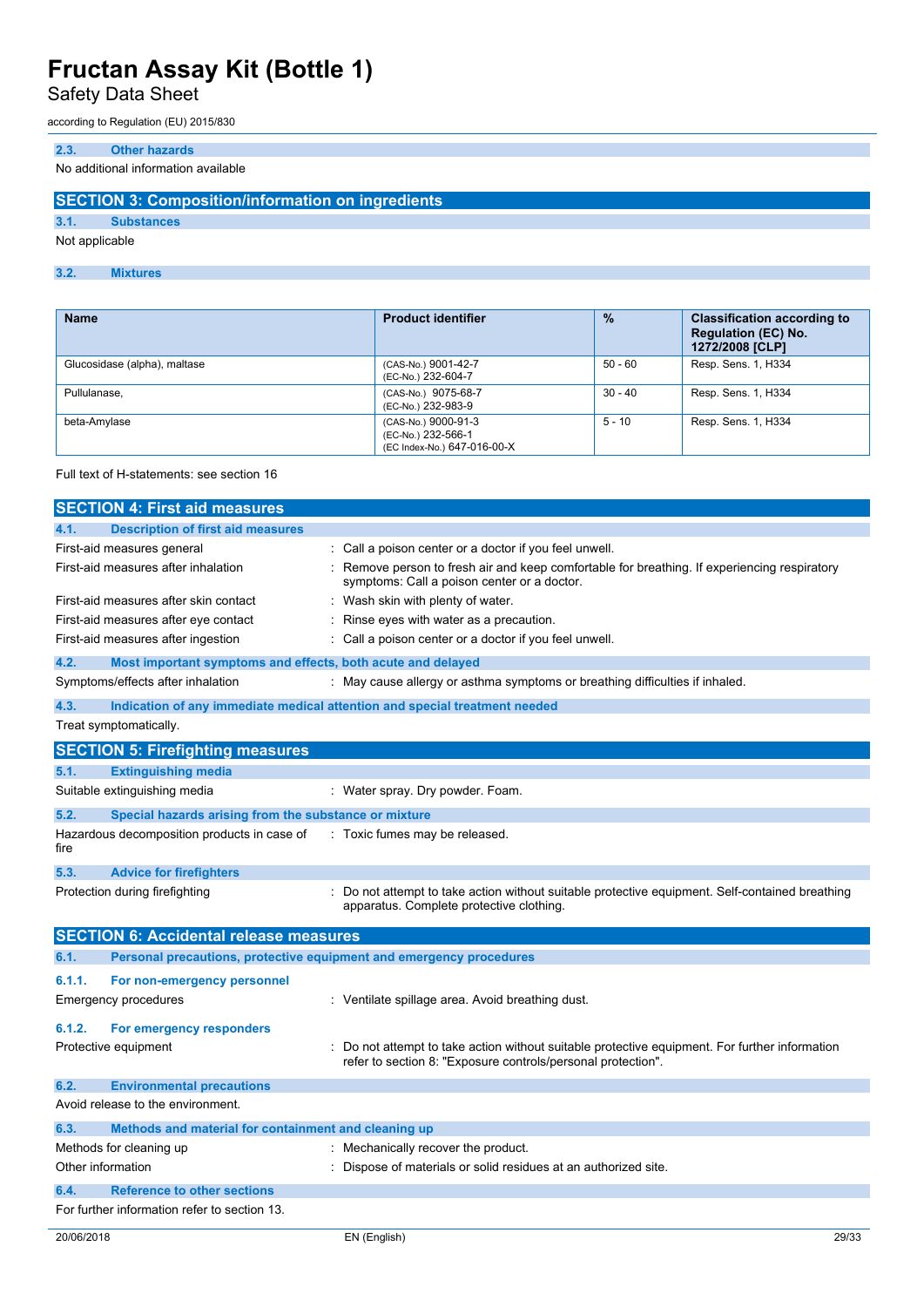## Safety Data Sheet

#### according to Regulation (EU) 2015/830

| <b>SECTION 7: Handling and storage</b>                               |                                                                                                             |
|----------------------------------------------------------------------|-------------------------------------------------------------------------------------------------------------|
| <b>Precautions for safe handling</b><br>7.1.                         |                                                                                                             |
| Precautions for safe handling                                        | : Ensure good ventilation of the work station. Wear personal protective equipment. Avoid<br>breathing dust. |
| Hygiene measures                                                     | : Do not eat, drink or smoke when using this product. Always wash hands after handling the<br>product.      |
| Conditions for safe storage, including any incompatibilities<br>7.2. |                                                                                                             |
| Storage conditions                                                   | : Store in a well-ventilated place. Keep cool.                                                              |
| <b>Specific end use(s)</b><br>7.3.                                   |                                                                                                             |
| No additional information available                                  |                                                                                                             |
| <b>SECTION 8: Exposure controls/personal protection</b>              |                                                                                                             |
| 8.1.<br><b>Control parameters</b>                                    |                                                                                                             |
| No additional information available                                  |                                                                                                             |

## No additional information available

## **8.2. Exposure controls**

## **Appropriate engineering controls:**

Ensure good ventilation of the work station.

## **Hand protection:**

| Type              | Material                | Permeation | Thickness (mm) | Penetration | Standard |
|-------------------|-------------------------|------------|----------------|-------------|----------|
| Disposable gloves | (NBR)<br>Nitrile rubber | minutes    |                | 5. ا        | EN 374   |

## **Eye protection:**

Safety glasses

| Type           | Use  | racterístics   | Standard      |
|----------------|------|----------------|---------------|
| Safety glasses | Dust | With           | <b>EN 166</b> |
|                |      | ı side shields |               |

## **Skin and body protection:**

## Wear suitable protective clothing

| <b>Type</b> | Standard<br>. |
|-------------|---------------|
| Lab coat    |               |

### **Respiratory protection:**

In case of insufficient ventilation, wear suitable respiratory equipment. [In case of inadequate ventilation] wear respiratory protection.

| <b>Device</b> | Filter type | Condition                      | <b>Standard</b> |
|---------------|-------------|--------------------------------|-----------------|
| Dust mask     | TypeP1      | Protection for Solid particles | EN 143. EN 149  |



### **Environmental exposure controls:**

Avoid release to the environment.

| <b>SECTION 9: Physical and chemical properties</b>            |                     |       |
|---------------------------------------------------------------|---------------------|-------|
| 9.1.<br>Information on basic physical and chemical properties |                     |       |
| Physical state                                                | : Solid             |       |
| Colour                                                        | : white.            |       |
| Odour                                                         | : No data available |       |
| Odour threshold                                               | : No data available |       |
| рH                                                            | : No data available |       |
| Relative evaporation rate (butylacetate=1)                    | : No data available |       |
| Melting point                                                 | : No data available |       |
|                                                               |                     |       |
| 20/06/2018                                                    | EN (English)        | 30/33 |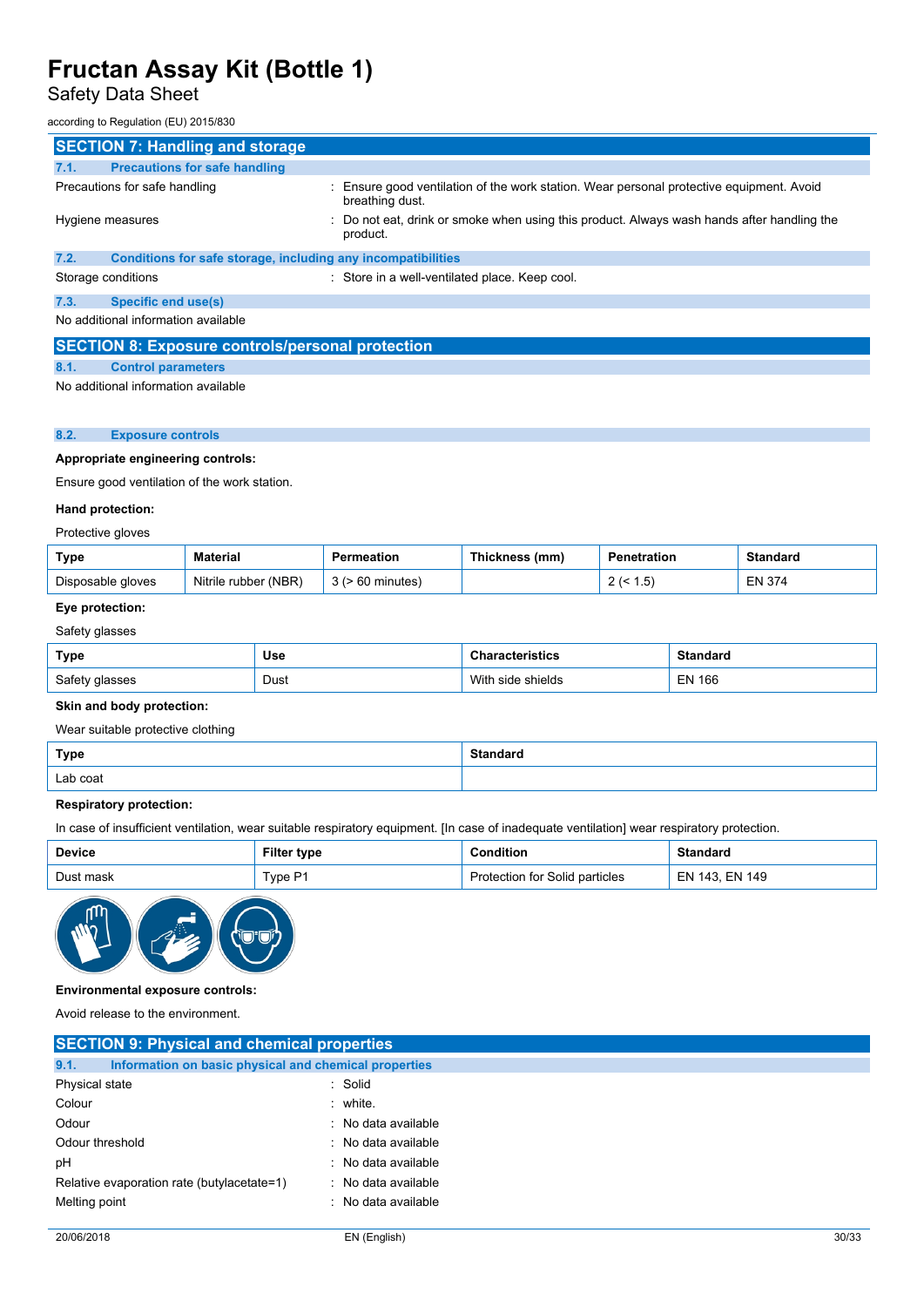## Safety Data Sheet

## according to Regulation (EU) 2015/830

| Freezing point                   | Not applicable    |
|----------------------------------|-------------------|
| Boiling point                    | No data available |
| Flash point                      | Not applicable    |
| Auto-ignition temperature        | Not applicable    |
| Decomposition temperature        | No data available |
| Flammability (solid, gas)        | Non flammable     |
| Vapour pressure                  | No data available |
| Relative vapour density at 20 °C | No data available |
| Relative density                 | Not applicable    |
| Solubility                       | Soluble in water  |
| Log Pow                          | No data available |
| Viscosity, kinematic             | Not applicable    |
| Viscosity, dynamic               | No data available |
| <b>Explosive properties</b>      | No data available |
| Oxidising properties             | No data available |
| Explosive limits                 | Not applicable    |

## **9.2. Other information**

No additional information available

|       | <b>SECTION 10: Stability and reactivity</b>                                        |
|-------|------------------------------------------------------------------------------------|
| 10.1. | <b>Reactivity</b>                                                                  |
|       | The product is non-reactive under normal conditions of use, storage and transport. |
| 10.2. | <b>Chemical stability</b>                                                          |
|       | Stable under normal conditions.                                                    |
| 10.3. | <b>Possibility of hazardous reactions</b>                                          |
|       | No dangerous reactions known under normal conditions of use.                       |
| 10.4. | <b>Conditions to avoid</b>                                                         |
|       | None under recommended storage and handling conditions (see section 7).            |
| 10.5. | Incompatible materials                                                             |

## No additional information available

**10.6. Hazardous decomposition products**

Under normal conditions of storage and use, hazardous decomposition products should not be produced.

| <b>SECTION 11: Toxicological information</b>  |                                                                              |
|-----------------------------------------------|------------------------------------------------------------------------------|
| Information on toxicological effects<br>11.1. |                                                                              |
| Acute toxicity (oral)                         | : Not classified                                                             |
| Acute toxicity (dermal)                       | : Not classified                                                             |
| Acute toxicity (inhalation)                   | : Not classified                                                             |
| Skin corrosion/irritation                     | : Not classified                                                             |
| Serious eye damage/irritation                 | : Not classified                                                             |
| Respiratory or skin sensitisation             | : May cause allergy or asthma symptoms or breathing difficulties if inhaled. |
| Germ cell mutagenicity                        | : Not classified                                                             |
| Carcinogenicity                               | : Not classified                                                             |
| Reproductive toxicity                         | : Not classified                                                             |
| STOT-single exposure                          | : Not classified                                                             |
| STOT-repeated exposure                        | : Not classified                                                             |
| Aspiration hazard                             | : Not classified                                                             |

| <b>SECTION 12: Ecological information</b> |                                                                                                                            |       |
|-------------------------------------------|----------------------------------------------------------------------------------------------------------------------------|-------|
| 12.1.<br><b>Toxicity</b>                  |                                                                                                                            |       |
| Ecology - general                         | : The product is not considered harmful to aquatic organisms nor to cause long-term adverse<br>effects in the environment. |       |
| Acute aquatic toxicity                    | Not classified                                                                                                             |       |
| 20/06/2018                                | EN (English)                                                                                                               | 31/33 |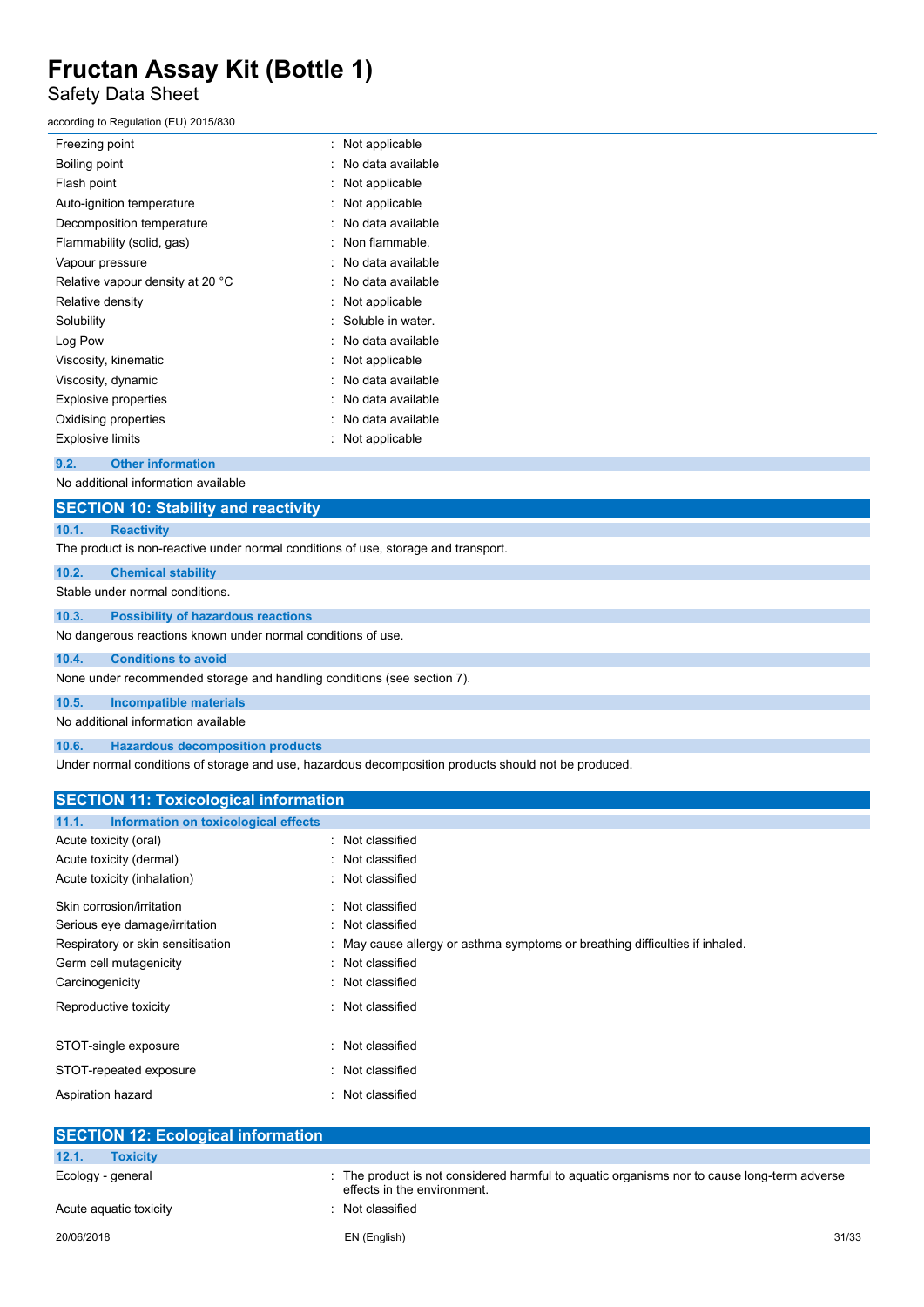Bioaccumulative potential example and No bioaccumulation data available.

Safety Data Sheet

### according to Regulation (EU) 2015/830

**12.3. Bioaccumulative potential**

**beta-Amylase (9000-91-3)**

| Chronic aquatic toxicity      |                                               | $\therefore$ Not classified                   |
|-------------------------------|-----------------------------------------------|-----------------------------------------------|
|                               |                                               |                                               |
|                               | 12.2.<br><b>Persistence and degradability</b> |                                               |
| beta-Amylase (9000-91-3)      |                                               |                                               |
| Persistence and degradability |                                               | Biodegradability in water: no data available. |

| 12.5.                | <b>Results of PBT and vPvB assessment</b>        |                                                                                               |  |
|----------------------|--------------------------------------------------|-----------------------------------------------------------------------------------------------|--|
|                      | No additional information available              |                                                                                               |  |
|                      |                                                  |                                                                                               |  |
|                      | 12.6. Other adverse effects                      |                                                                                               |  |
|                      | No additional information available              |                                                                                               |  |
|                      |                                                  |                                                                                               |  |
|                      | <b>SECTION 13: Disposal considerations</b>       |                                                                                               |  |
| 13.1.                | <b>Waste treatment methods</b>                   |                                                                                               |  |
|                      | Waste treatment methods                          | : Dispose of contents/container in accordance with licensed collector's sorting instructions. |  |
|                      |                                                  |                                                                                               |  |
|                      | <b>SECTION 14: Transport information</b>         |                                                                                               |  |
|                      |                                                  |                                                                                               |  |
|                      | In accordance with ADR / RID / IMDG / IATA / ADN |                                                                                               |  |
| $\sim$ $\sim$ $\sim$ |                                                  | . . <del>.</del> .                                                                            |  |

| <b>ADR</b>                                 | <b>IATA</b>    |  |
|--------------------------------------------|----------------|--|
| <b>UN</b> number<br>14.1.                  |                |  |
| Not applicable                             | Not applicable |  |
| 14.2.<br><b>UN proper shipping name</b>    |                |  |
| Not applicable                             | Not applicable |  |
| <b>Transport hazard class(es)</b><br>14.3. |                |  |
| Not applicable                             | Not applicable |  |
| 14.4.<br><b>Packing group</b>              |                |  |
| Not applicable                             | Not applicable |  |
| <b>Environmental hazards</b><br>14.5.      |                |  |
| Not applicable                             | Not applicable |  |
| No supplementary information available     |                |  |

## **14.6. Special precautions for user**

## **- Overland transport**

Not applicable

## **- Air transport**

Not applicable

| 14.7. |  | Transport in bulk according to Annex II of Marpol and the IBC Code |  |
|-------|--|--------------------------------------------------------------------|--|

Not applicable

## **SECTION 15: Regulatory information**

**15.1. Safety, health and environmental regulations/legislation specific for the substance or mixture**

## **15.1.1. EU-Regulations**

The following restrictions are applicable according to Annex XVII of the REACH Regulation (EC) No 1907/2006:

| 3(b) Substances or mixtures fulfilling the criteria for any of the following | Pullulanase. |
|------------------------------------------------------------------------------|--------------|
| hazard classes or categories set out in Annex I to Regulation (EC) No        |              |
| 1272/2008: Hazard classes 3.1 to 3.6, 3.7 adverse effects on sexual          |              |
| function and fertility or on development, 3.8 effects other than narcotic    |              |
| effects, 3.9 and 3.10                                                        |              |
|                                                                              |              |

Contains no substance on the REACH candidate list

Contains no REACH Annex XIV substances

## **15.1.2. National regulations**

No additional information available